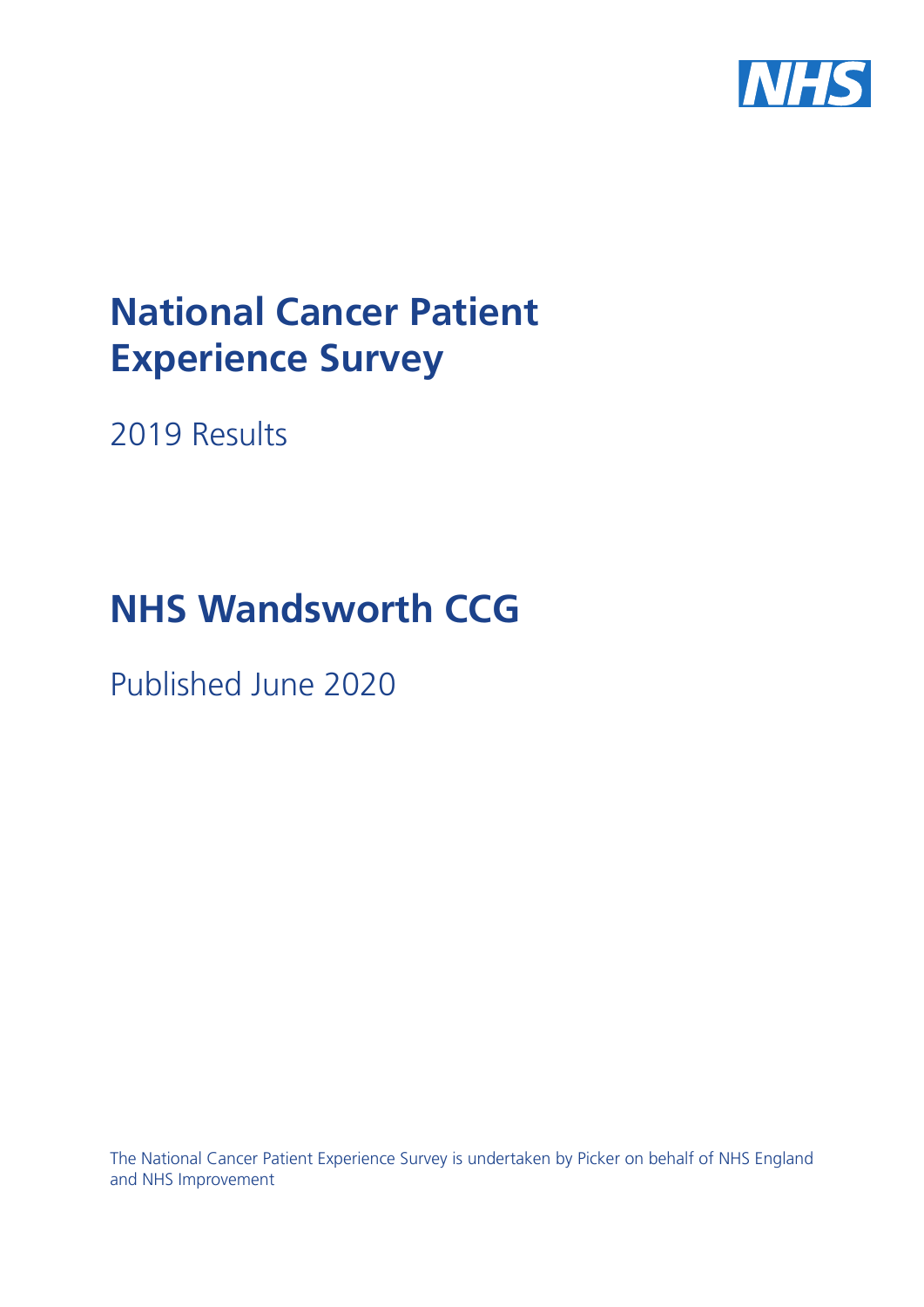# **Executive Summary** Case Mix Adjusted scores

#### **Cancer Dashboard Questions**

The following seven questions are included in phase 1 of the Cancer Dashboard developed by Public Health England and NHS England:

Q61. Patient's average rating of care scored from very poor to very good

| $\overline{0}$ | $\overline{2}$   | 3                                                             | $\overline{4}$ | 5 | 6 | $\overline{7}$ | 8   | 9 | 10                                                                                            |
|----------------|------------------|---------------------------------------------------------------|----------------|---|---|----------------|-----|---|-----------------------------------------------------------------------------------------------|
|                |                  |                                                               |                |   |   |                | 8.7 |   |                                                                                               |
|                |                  |                                                               |                |   |   |                |     |   | Q18. Patient definitely involved as much as they wanted in decisions about care and treatment |
|                |                  |                                                               |                |   |   |                |     |   | Q19. Patient given the name of a CNS who would support them through their treatment           |
| 86%            |                  | Q20. Patient found it very or quite easy to contact their CNS |                |   |   |                |     |   |                                                                                               |
| 89%            |                  |                                                               |                |   |   |                |     |   | Q39. Patient always felt they were treated with respect and dignity while in hospital         |
|                | leaving hospital |                                                               |                |   |   |                |     |   | Q41. Hospital staff told patient who to contact if worried about condition or treatment after |
| 64%            | treatment        |                                                               |                |   |   |                |     |   | Q55. General practice staff definitely did everything they could to support patient during    |
|                |                  |                                                               |                |   |   |                |     |   |                                                                                               |

### **Questions Outside Expected Range**

|                                                                                                          |            | Case Mix Adjusted Scores   |                            |                   |
|----------------------------------------------------------------------------------------------------------|------------|----------------------------|----------------------------|-------------------|
|                                                                                                          | 2019 Score | Lower<br>Expected<br>Range | Upper<br>Expected<br>Range | National<br>Score |
| [O16. Patient definitely given practical advice and support in dealing with side effects of<br>treatment | 61%        | 62%                        | 73%                        | 67%               |
| 035. All hospital staff asked patient what name they prefer to be called by                              | 60%        | 61%                        | 81%                        | 71%               |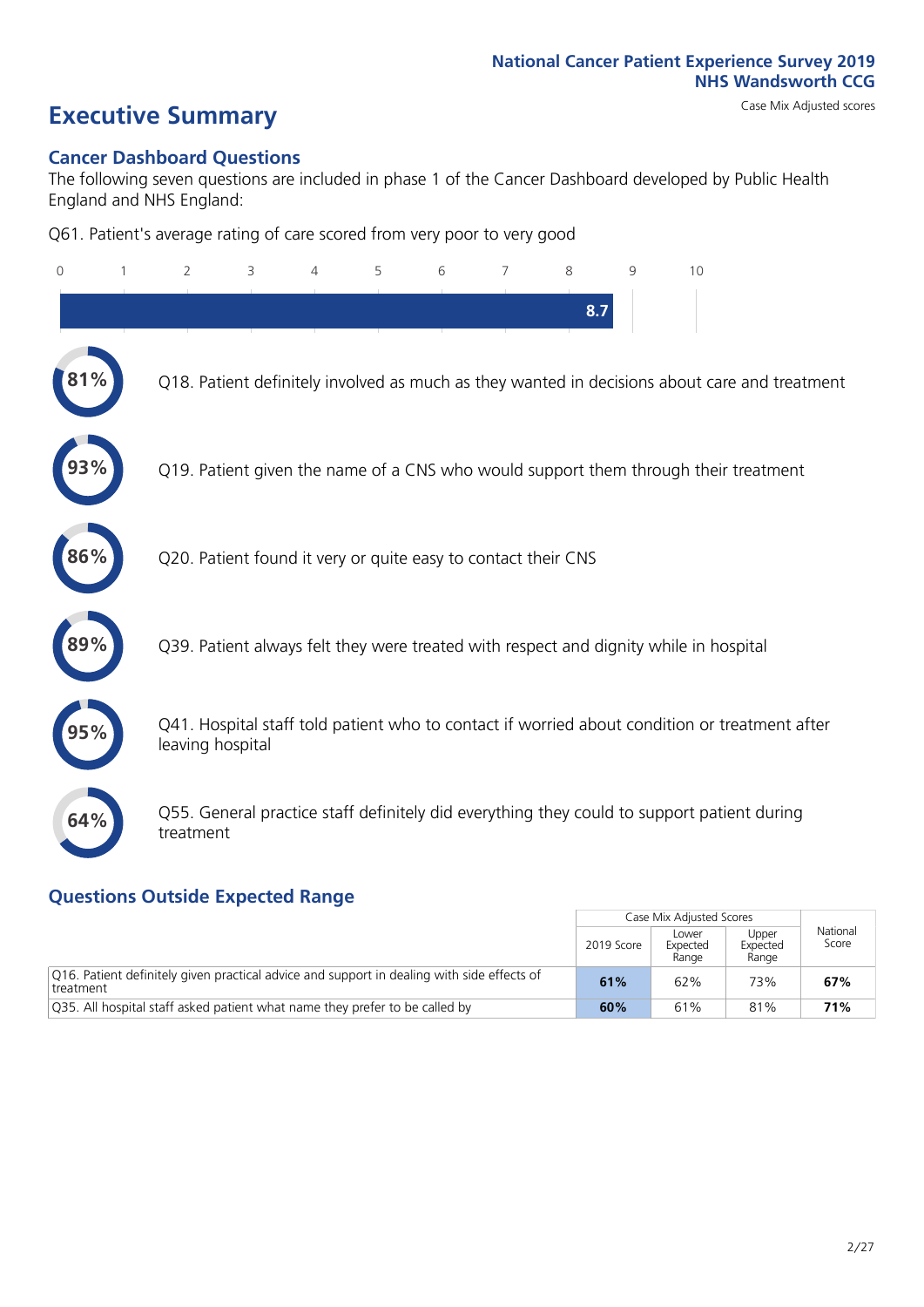## **Introduction**

The National Cancer Patient Experience Survey 2019 is the ninth iteration of the survey first undertaken in 2010. It has been designed to monitor national progress on cancer care; to provide information to drive local quality improvements; to assist commissioners and providers of cancer care; and to inform the work of the various charities and stakeholder groups supporting cancer patients.

The survey was overseen by a national Cancer Patient Experience Advisory Group. This Advisory Group set the principles and objectives of the survey programme and guided questionnaire development. The survey was commissioned and managed by NHS England. The survey provider, Picker, is responsible for designing, running and analysing the survey.

The 2019 survey involved 143 NHS Trusts. Out of 111,366 people, 67,858 people responded to the survey, yielding a response rate of 61%.

# **Methodology**

#### **Eligibility, eldwork and survey methods**

The sample for the survey included all adult (aged 16 and over) NHS patients, with a confirmed primary diagnosis of cancer, discharged from an NHS Trust after an inpatient episode or day case attendance for cancer related treatment in the months of April, May and June 2019. The fieldwork for the survey was undertaken between December 2019 and March 2020.

As in the previous four years, the survey used a mixed mode methodology. Questionnaires were sent by post, with two reminders where necessary, but also included an option to complete the questionnaire online. A Freephone helpline and email was available for respondents to opt out, ask questions about the survey, enable them to complete their questionnaire over the phone and provide access to a translation and interpreting facility for those whose first language was not English.

#### **Case-mix adjustment**

Both unadjusted and adjusted scores are presented in this report. Case-mix adjusted scores allows us to account for the impact that differing patient populations might have on results. By using the case-mix adjusted estimates we can obtain a greater understanding of how a CCG is performing given their patient population. The factors taken into account in this case-mix adjustment are gender, age, ethnic group, deprivation, and tumour group.

#### **Scoring methodology**

Fifty-two questions from the questionnaire are scored as these questions relate directly to patient experience. For all but one question (Q61), scores are presented as the percentage of positive responses out of all scored responses. For Q61, respondents rate their overall care on a scale of 0 to 10, of which the average was calculated for this question's presented score. The percentages in this report have been rounded to the nearest percentage point. Therefore, in some cases the figures do not appear to add up to 100%.

#### **Statistical significance**

In the reporting of 2019 results, appropriate statistical tests have been undertaken to identify unadjusted scores for which the change over time is 'statistically significant'. Thirty-seven scored questions in 2019 have been compared with those of 2018 and a statistically significant change between the two years has been reported where identified.

For the scored questions that are comparable beyond 2018, statistically significant change over the five years has also been reported where identified. A statistically significant difference means that the change in the result is very unlikely to have occurred by sampling variation.

#### **Suppression**

#### **Question-level suppression**

For scores where the base size per question is  $<$ 21, the score will be suppressed and replaced with an asterisk (\*). The base size will include neutral response options.

#### **Double suppression**

If any group within a particular sub-group breakdown (such as the tumour group breakdown) has <21 responses, then the figure for this particular group is suppressed and replaced with an asterisk (\*). If there is only one group within the sub-group breakdown that has <21 respondents, and is therefore suppressed, the group with the next lowest number of respondents is also supressed and replaced with an asterisk (\*) (regardless if it is greater than or less than 21).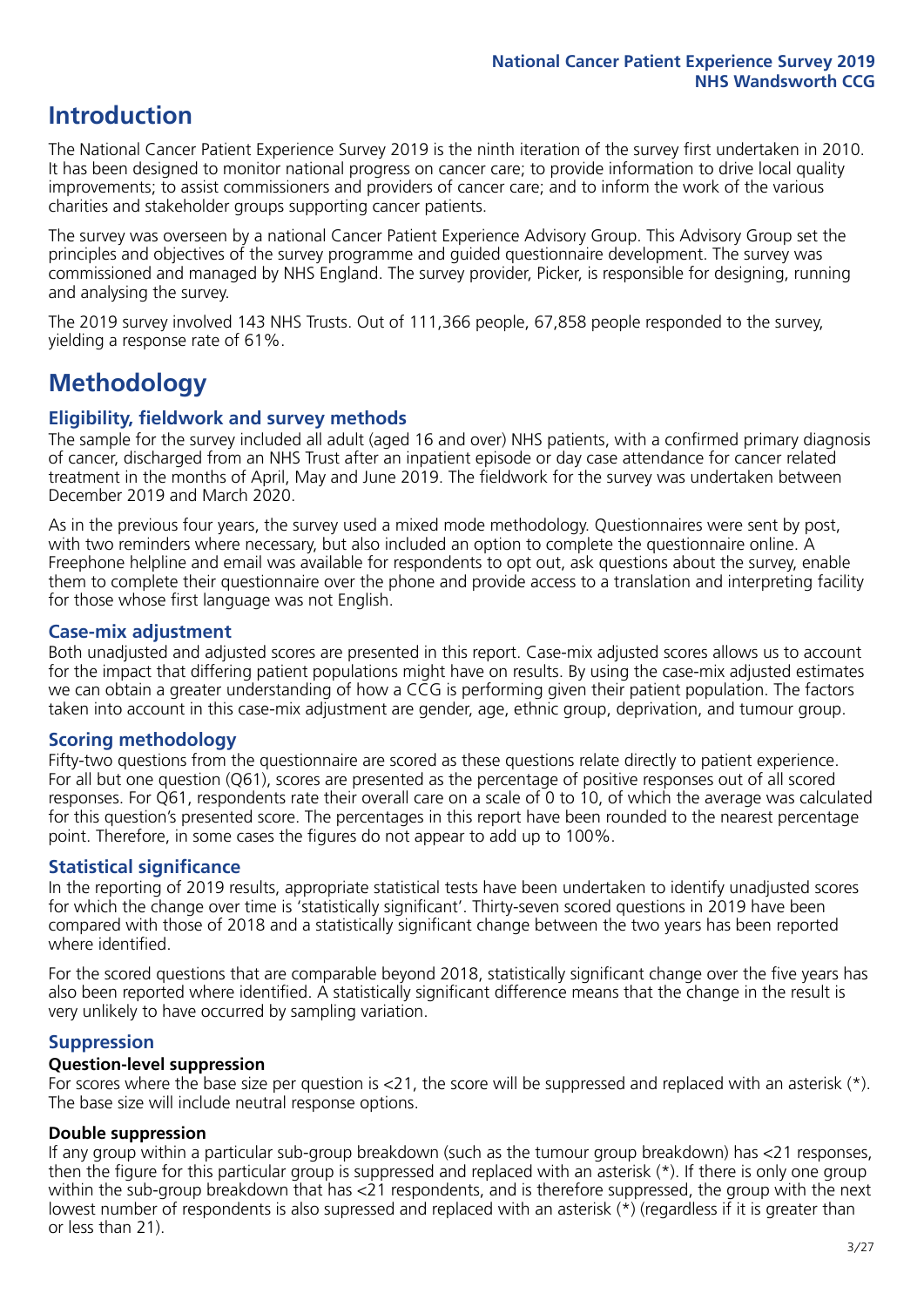# **Understanding the results**

This report shows how this CCG scored for each question in the survey, compared with national results and previous year's results. It is aimed at helping individual CCGs to understand their performance and identify areas for local improvement. Below is a description of the type of results presented within this report and how to understand them.

#### **Expected range charts**

The expected range charts in this report show a bar with the lowest and highest score received for each question nationally. Within this bar, an expected range is given (in grey) and a black diamond represents the actual score for this CCG.

CCGs whose score is above the upper limit of the expected range (in the dark blue) are positive outliers, with a score statistically significantly higher than the national mean. This indicates that the CCG performs better than what CCGs of the same size and demographics are expected to perform. The opposite is true if the score is below the lower limit of the expected range (in the light blue); these are negative outliers. For scores within the expected range (in the grey), the score is what we would expect given the CCG's size and demographics.

#### **Comparability tables**

The comparability tables show the 2018 and 2019 unadjusted scores for this CCG for each scored question. If there is a significant change from 2018 and 2019 or overall from 2015 to 2019, an arrow will be presented for the direction of change. The adjusted 2019 score will also be presented for each scored question along with the lower and upper expected range and national score. Scores above the upper limit of the expected range will be highlighted dark blue, scores below the lower limit of the expected range will be highlighted light blue, and scores within the lower and upper limit of the expected ranges will be highlighted grey.

#### **Tumour type tables**

The tumour type tables show the unadjusted scores for each scored question for each of the 13 tumour groups. The national score for that tumour group is also shown. Unadjusted scores for the same tumour type across different CCGs may not be comparable, as they do not account for the impact that differing patient populations might have on results. Central nervous system is abbreviated as 'CNS' and lower gastrointestinal tract is abbreviated as 'LGT' throughout this report.

#### **Year on year charts**

The year on year charts show five columns representing the unadjusted scores of the last five years (2015, 2016, 2017, 2018 and 2019) for each scored question.

#### **Notes on specific questions**

Following the development phase of the 2019 survey, several changes were made to the questionnaire. Six scored questions were amended (Q5, Q18, Q30, Q35, Q56 and Q60) and one non-scored question (Q29) was amended that impacted the comparability of questions Q30 to Q41. Of all questions changed or impacted by change, only Q60 is presented with historical comparisons; though the results should be interpreted with caution.

#### **Unadjusted data and case-mix adjusted data**

Unadjusted data should be used to see the actual responses from patients relating to the CCG. Case-mix adjusted data, together with expected ranges, should be used to understand whether the results are significantly higher or lower than national results taking account of the patient mix.

### **Further information**

This research was carried out in accordance with the international standard for organisations conducting social research (accreditation to ISO20252:2012; certificate number GB08/74322). The 2019 survey data has been produced and published in line with the Code of Practice for Official Statistics.

For more information on the methodology, please see the Technical Document. It can be viewed along with the 2019 questionnaire and survey quidance on the website at [www.ncpes.co.uk](https://www.ncpes.co.uk/supporting-documents). For all other outputs at National, Trust, CCG and Cancer Alliance level, please see the PDF reports, Excel tables and dashboards at [www.ncpes.co.uk.](https://www.ncpes.co.uk/current-results)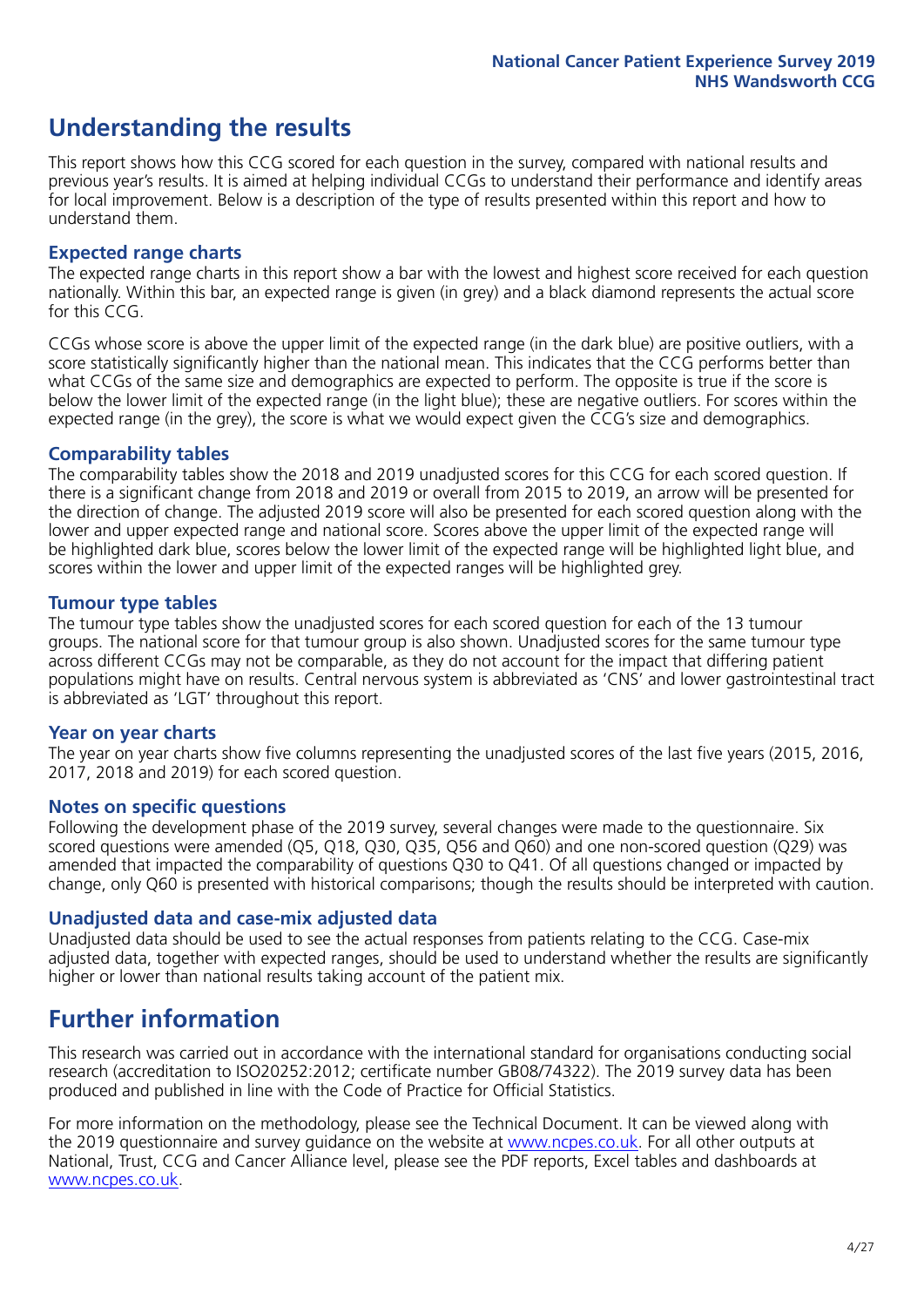### **Response Rate**

#### **Overall Response Rate**

300 patients responded out of a total of 573 patients, resulting in a response rate of 52%.

|          | Sample Size | Adjusted<br>Sample | Completed | Response Rate |
|----------|-------------|--------------------|-----------|---------------|
| CCG      | 610         | 573                | 300       | 52%           |
| National | 119,855     | 111.366            | 67,858    | 61%           |

#### **Respondents by Survey Type**

|                            | Number of<br>Respondents |
|----------------------------|--------------------------|
| Online                     | 39                       |
| Paper                      | 261                      |
| Phone                      |                          |
| <b>Translation Service</b> |                          |

#### **Respondents by Tumour Group**

|                      | Number of<br>Respondents |
|----------------------|--------------------------|
| Brain / CNS          | 3                        |
| <b>Breast</b>        | 71                       |
| Colorectal / LGT     | 23                       |
| Gynaecological       | 16                       |
| Haematological       | 67                       |
| <b>Head and Neck</b> | 4                        |
| Lung                 | 26                       |
| Prostate             | 23                       |
| Sarcoma              | 5                        |
| Skin                 | 5                        |
| <b>Upper Gastro</b>  | 5                        |
| Urological           | 25                       |
| Other                | 27                       |

#### **Respondents by Age and Gender**

Respondents year of birth has been used to determine age. This information has been amalgamated into 8 age bands. The age and gender distribution for the CCG was as follows:

|        | Age 16-24 | Age 25-34 | Age 35-44 | Age 45-54 | Age 55-64 | Age 65-74 | Age 75-84 | Age 85+ | Total |
|--------|-----------|-----------|-----------|-----------|-----------|-----------|-----------|---------|-------|
| Male   |           |           |           |           | 30        | 50        | 28        |         | 128   |
| Female |           |           | 13        | 21        | 47        | 56        | 23        |         | 172   |
| Total  |           |           | 14        | 30        |           | 106       | 51        | 13      | 300   |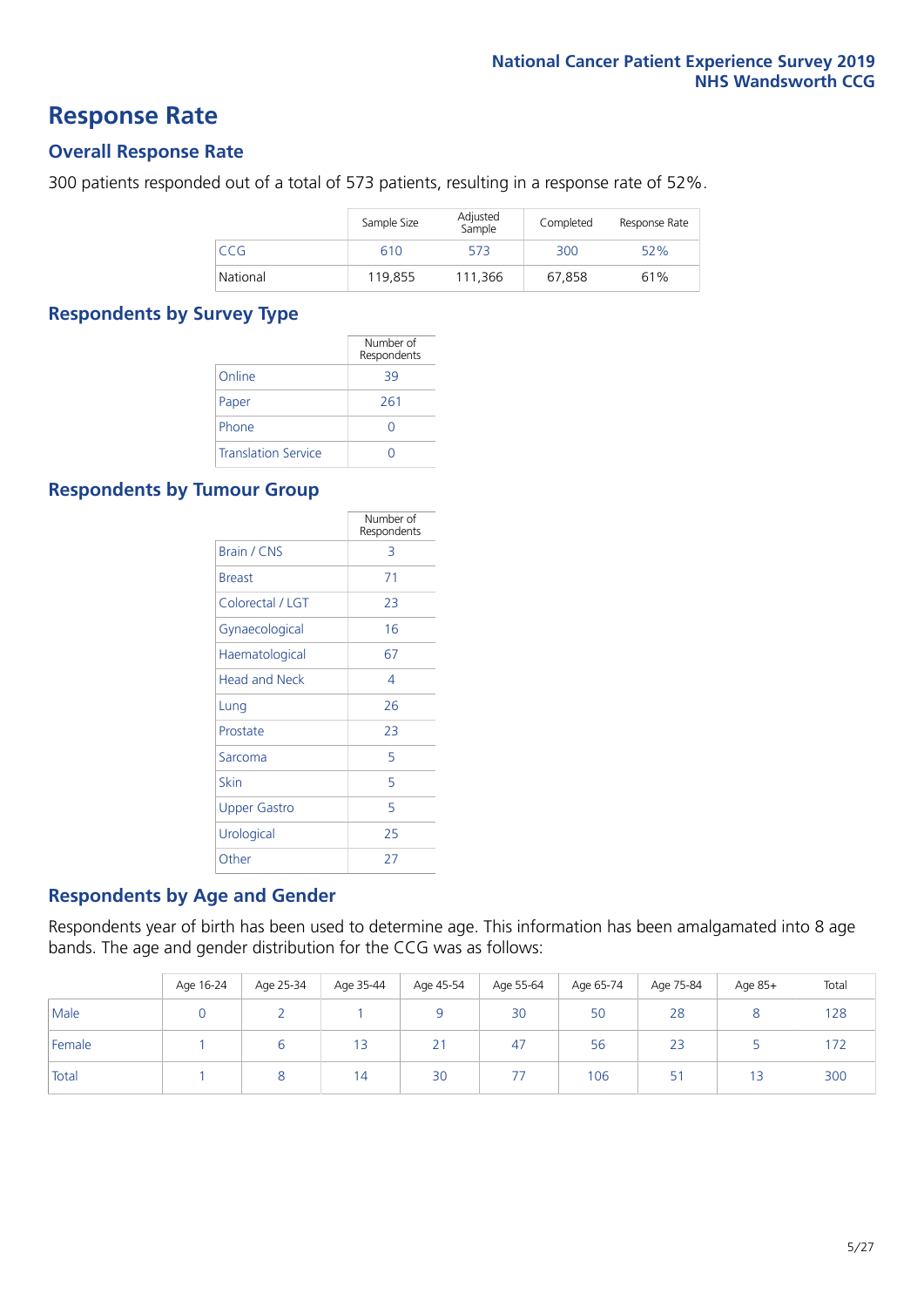# **Expected Range Charts**

| Lower Expected Range<br>Average                                                                                                                                                                                                                                                                                                                                                                                                         | Upper Expected Range<br>Case Mix Adjusted Score |     |         |     |     |     |            |            |                   |            |                 |
|-----------------------------------------------------------------------------------------------------------------------------------------------------------------------------------------------------------------------------------------------------------------------------------------------------------------------------------------------------------------------------------------------------------------------------------------|-------------------------------------------------|-----|---------|-----|-----|-----|------------|------------|-------------------|------------|-----------------|
| <b>SEEING YOUR GP</b><br>Q1. Saw GP once or twice before being told they needed to go to<br>hospital<br>Q2. Patient thought they were seen as soon as necessary                                                                                                                                                                                                                                                                         | 0%                                              | 10% | 20%     | 30% | 40% | 50% | 60%        | 70%        | 80%<br>81%<br>83% |            | 90% 100%        |
| <b>DIAGNOSTIC TESTS</b><br>Q5. Received all the information needed about the test<br>Q6. The length of time waiting for the test to be done was about<br>right                                                                                                                                                                                                                                                                          | 0%                                              | 10% | 20%     | 30% | 40% | 50% | 60%        | 70%        | 80%               | 90%        | 90% 100%<br>95% |
| Q7. Test results explained in completely understandable way                                                                                                                                                                                                                                                                                                                                                                             |                                                 |     |         |     |     |     |            |            | 78%               |            |                 |
| <b>FINDING OUT WHAT WAS WRONG WITH YOU</b><br>Q10. Patient told they could bring a family member or friend when<br>first told they had cancer                                                                                                                                                                                                                                                                                           | 0%                                              | 10% | 20%     | 30% | 40% | 50% | 60%        | 70%        | 80%<br>76%        | 87%        | 90% 100%        |
| Q11. Patient felt they were told sensitively that they had cancer<br>Q12. Patient completely understood the explanation of what was<br>wrong<br>Q13. Patient given easy to understand written information about<br>the type of cancer they had                                                                                                                                                                                          |                                                 |     |         |     |     |     |            | 73%<br>75% |                   |            |                 |
| <b>DECIDING THE BEST TREATMENT FOR YOU</b>                                                                                                                                                                                                                                                                                                                                                                                              | 0%                                              | 10% | 20%     | 30% | 40% | 50% | 60%        | 70%        | 80%<br>83%        |            | 90% 100%        |
| Q14. Patient felt that treatment options were completely explained<br>Q15. Patient felt possible side effects were definitely explained in<br>an understandable way<br>Q16. Patient definitely given practical advice and support in dealing<br>with side effects of treatment<br>Q17. Patient definitely told about side effects that could affect<br>them in the future<br>Q18. Patient definitely involved as much as they wanted in |                                                 |     |         |     |     |     | 61%<br>59% |            | 76%<br>81%        |            |                 |
| decisions about care and treatment                                                                                                                                                                                                                                                                                                                                                                                                      | 0%                                              |     | 10% 20% | 30% | 40% | 50% | 60%        | 70%        | 80%               |            | 90% 100%        |
| <b>CLINICAL NURSE SPECIALIST (CNS)</b><br>Q19. Patient given the name of a CNS who would support them<br>through their treatment<br>Q20. Patient found it very or quite easy to contact their CNS<br>Q21. Patient got understandable answers to important questions<br>all or most of the time                                                                                                                                          |                                                 |     |         |     |     |     |            |            | 84%               | 93%<br>86% |                 |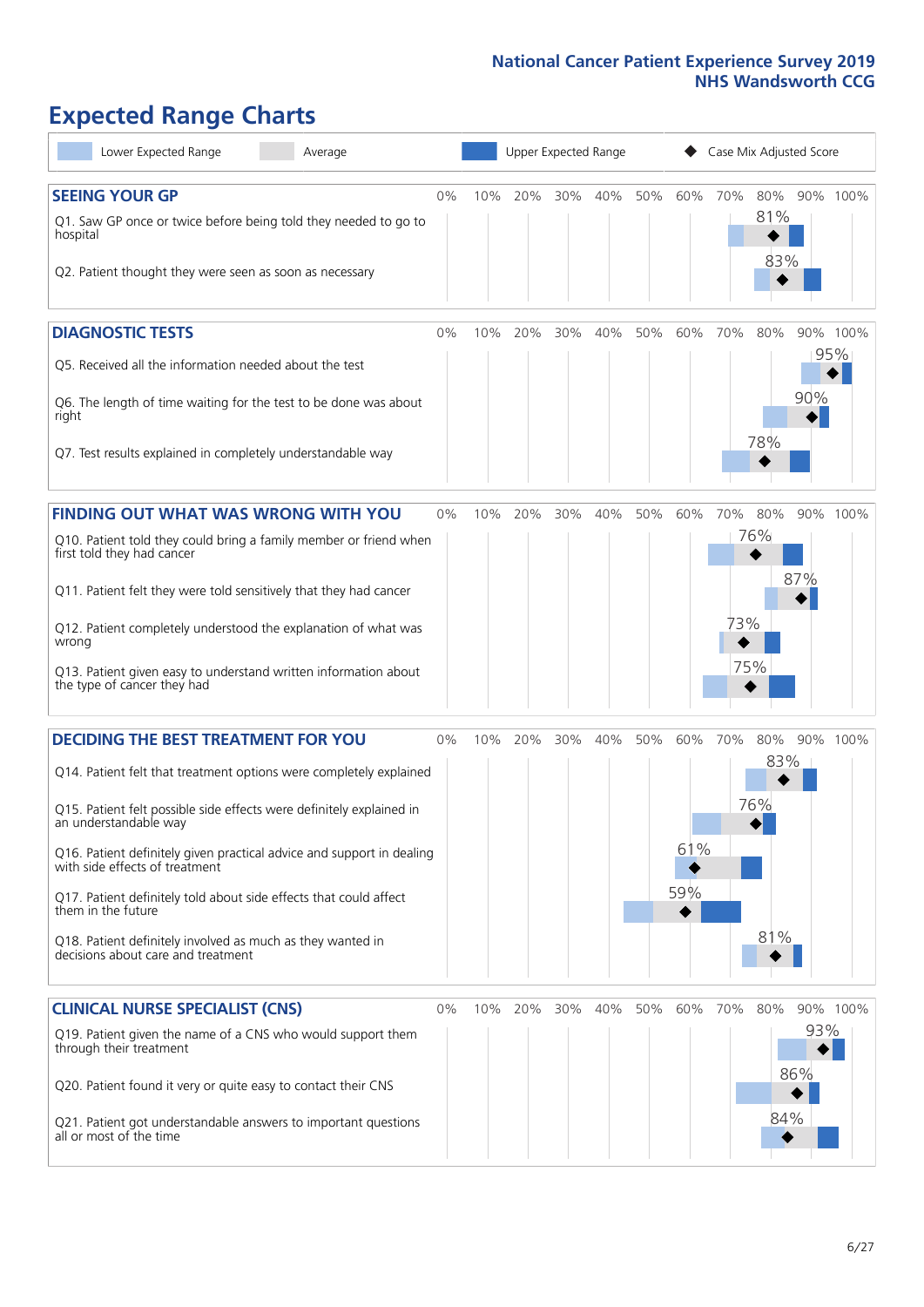# **Expected Range Charts**

| Lower Expected Range<br>Average                                                                                                                                                                                 |    | Upper Expected Range |     |     |     |     |     | Case Mix Adjusted Score |     |            |          |  |  |
|-----------------------------------------------------------------------------------------------------------------------------------------------------------------------------------------------------------------|----|----------------------|-----|-----|-----|-----|-----|-------------------------|-----|------------|----------|--|--|
| <b>SUPPORT FOR PEOPLE WITH CANCER</b><br>Q22. Hospital staff gave information about support or self-help<br>groups for people with cancer<br>Q23. Hospital staff discussed or gave information about the impact | 0% | 10%                  | 20% | 30% | 40% | 50% | 60% | 70%                     | 80% | 90%<br>86% | 90% 100% |  |  |
| cancer could have on day to day activities<br>Q24. Hospital staff gave information on getting financial help or<br>possible benefits<br>Q25. Hospital staff told patient they could get free prescriptions      |    |                      |     |     |     |     | 62% |                         |     | 87%        |          |  |  |
| <b>OPERATIONS</b>                                                                                                                                                                                               | 0% | 10%                  | 20% | 30% | 40% | 50% | 60% | 70%                     | 80% |            | 90% 100% |  |  |
| Q27. Beforehand, patient had all the information needed about the<br>operation                                                                                                                                  |    |                      |     |     |     |     |     |                         |     |            | 96%      |  |  |
| Q28. Afterwards, staff completely explained how operation had<br>gone in understandable way                                                                                                                     |    |                      |     |     |     |     |     |                         | 79% |            |          |  |  |
| <b>HOSPITAL CARE AS AN INPATIENT</b>                                                                                                                                                                            | 0% | 10%                  | 20% | 30% | 40% | 50% | 60% | 70%                     | 80% |            | 90% 100% |  |  |
| Q30. Hospital staff didn't talk in front of patient as if patient wasn't<br>there                                                                                                                               |    |                      |     |     |     |     |     |                         | 81% |            |          |  |  |
| Q31. Patient had confidence and trust in all doctors treating them                                                                                                                                              |    |                      |     |     |     |     |     |                         |     | 87%        |          |  |  |
| Q32. Patient's family or someone close definitely felt able to talk to<br>a doctor                                                                                                                              |    |                      |     |     |     |     |     | 73%                     |     |            |          |  |  |
| Q33. Patient had confidence and trust in all the ward nurses<br>treating them                                                                                                                                   |    |                      |     |     |     |     |     | 74%                     |     |            |          |  |  |
| Q34. Patient thought there were always or nearly always enough<br>nurses on duty to care for them                                                                                                               |    |                      |     |     |     |     |     | 70%                     |     |            |          |  |  |
| Q35. All hospital staff asked patient what name they prefer to be<br>called by                                                                                                                                  |    |                      |     |     |     |     | 60% |                         |     |            |          |  |  |
| Q36. Patient always given enough privacy when discussing<br>condition or treatment                                                                                                                              |    |                      |     |     |     |     |     |                         |     | 87%        |          |  |  |
| Q37. Patient definitely found hospital staff to discuss worries or<br>fears during their inpatient visit                                                                                                        |    |                      |     |     |     | 52% |     |                         |     |            |          |  |  |
| Q38. Hospital staff definitely did everything they could to help<br>control pain                                                                                                                                |    |                      |     |     |     |     |     |                         | 82% |            |          |  |  |
| Q39. Patient always felt they were treated with respect and dignity<br>while in hospital                                                                                                                        |    |                      |     |     |     |     |     |                         |     | 89%        |          |  |  |
| Q40. Patient given clear written information about what should or<br>should not do after leaving hospital                                                                                                       |    |                      |     |     |     |     |     |                         |     | 85%        |          |  |  |
| Q41. Hospital staff told patient who to contact if worried about<br>condition or treatment after leaving hospital                                                                                               |    |                      |     |     |     |     |     |                         |     |            | 95%      |  |  |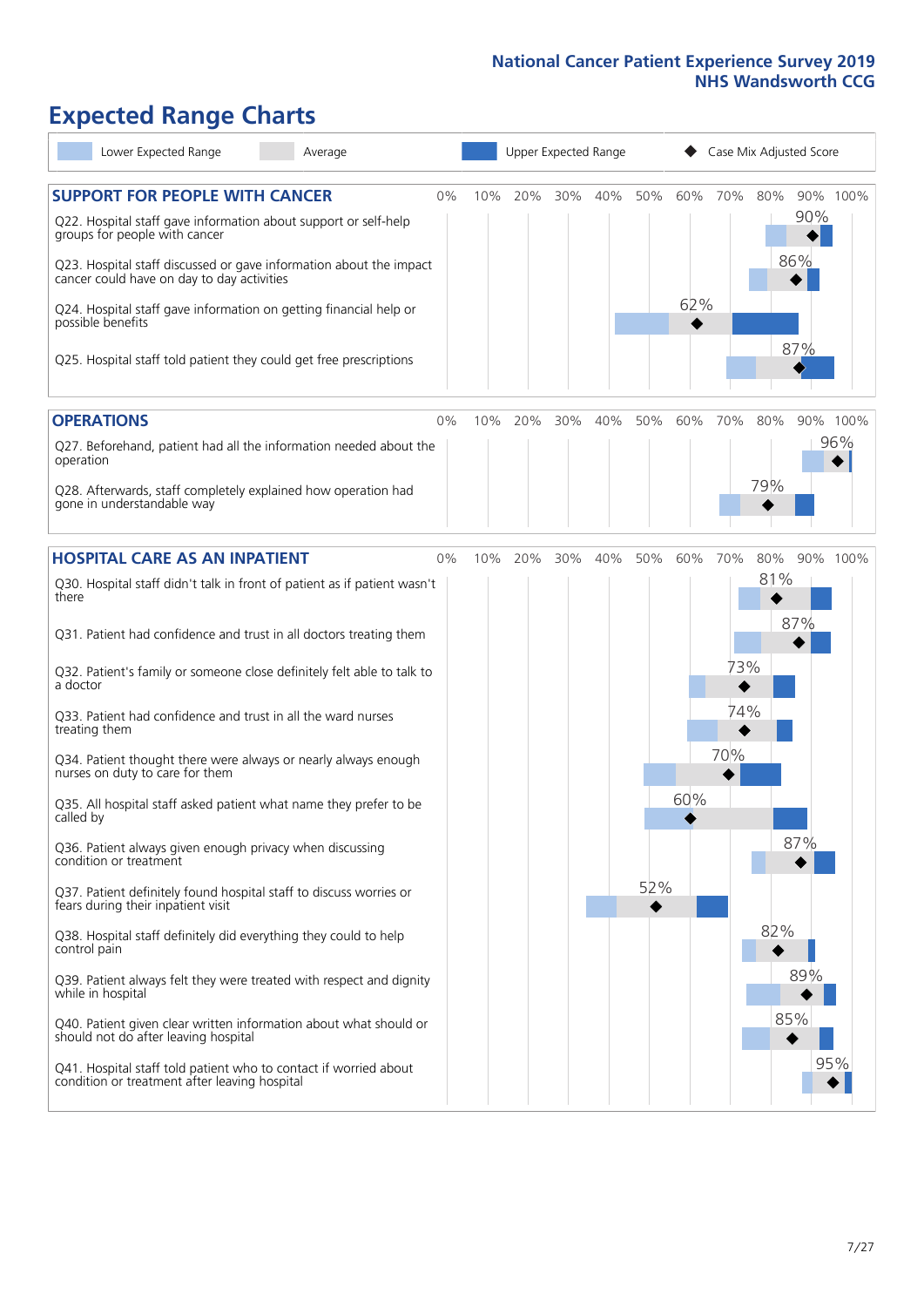# **Expected Range Charts**

| Lower Expected Range<br>Average                                                                                                                                                                                                                                                                                                                                                                                            |    |     |     |     | Upper Expected Range |     |            | Case Mix Adjusted Score |            |     |                 |
|----------------------------------------------------------------------------------------------------------------------------------------------------------------------------------------------------------------------------------------------------------------------------------------------------------------------------------------------------------------------------------------------------------------------------|----|-----|-----|-----|----------------------|-----|------------|-------------------------|------------|-----|-----------------|
| <b>HOSPITAL CARE AS A DAY PATIENT / OUTPATIENT 0%</b><br>Q43. Patient definitely found hospital staff to discuss worries or<br>fears during their outpatient or day case visit<br>Q44. Cancer doctor had the right documents at patient's last<br>outpatient appointment                                                                                                                                                   |    | 10% | 20% | 30% | 40%                  | 50% | 60%        | 70%<br>69%              | 80%        |     | 90% 100%<br>96% |
| Q46. Beforehand patient completely had all information needed<br>about radiotherapy treatment<br>Q47. Patient completely given understandable information about<br>whether radiotherapy was working<br>Q49. Beforehand patient completely had all information needed<br>about chemotherapy treatment<br>Q50. Patient given enough information about whether<br>chemotherapy was working in a completely understandable way |    |     |     |     |                      |     | 55%        | 75%                     | 79%<br>84% |     |                 |
| <b>HOME CARE AND SUPPORT</b><br>Q51. Hospital staff definitely gave family or someone close all the<br>information needed to help care at home                                                                                                                                                                                                                                                                             | 0% | 10% | 20% | 30% | 40%                  | 50% | 60%<br>55% | 70%                     | 80%        |     | 90% 100%        |
| Q52. Patient definitely given enough support from health or social<br>services during treatment<br>Q53. Patient definitely given enough support from health or social<br>services after treatment                                                                                                                                                                                                                          |    |     |     |     | 45%<br>36%           |     |            |                         |            |     |                 |
| <b>CARE FROM YOUR GENERAL PRACTICE</b>                                                                                                                                                                                                                                                                                                                                                                                     | 0% | 10% | 20% | 30% | 40%                  | 50% | 60%        | 70%                     | 80%        |     | 90% 100%        |
| Q54. GP given enough information about patient's condition and<br>treatment                                                                                                                                                                                                                                                                                                                                                |    |     |     |     |                      |     |            |                         |            | 93% |                 |
| Q55. General practice staff definitely did everything they could to<br>support patient during treatment                                                                                                                                                                                                                                                                                                                    |    |     |     |     |                      |     |            | 64%                     |            |     |                 |
| <b>YOUR OVERALL NHS CARE</b>                                                                                                                                                                                                                                                                                                                                                                                               | 0% | 10% | 20% | 30% | 40%                  | 50% | 60%        | 70%                     | 80%        |     | 90% 100%        |
| Q56. Different people treating and caring for patient always work<br>well together to give best possible care<br>Q57. Patient given a care plan                                                                                                                                                                                                                                                                            |    |     |     |     | 36%                  |     |            | 72%                     |            |     |                 |
| Q58. Overall the administration of care was good or very good                                                                                                                                                                                                                                                                                                                                                              |    |     |     |     |                      |     |            |                         |            | 88% |                 |
| Q59. Patient felt length of time for attending clinics and<br>appointments for cancer was about right                                                                                                                                                                                                                                                                                                                      |    |     |     |     |                      |     |            | 67%                     |            |     |                 |
| Q60. Someone discussed with patient whether they would like to<br>take part in cancer research                                                                                                                                                                                                                                                                                                                             |    |     |     |     | 38%                  |     |            |                         |            |     |                 |
|                                                                                                                                                                                                                                                                                                                                                                                                                            | 0  |     | 2   | 3   | 4                    | 5   | 6          | 7                       | 8          | 9   | 10              |
| Q61. Patient's average rating of care scored from very poor to very<br>good                                                                                                                                                                                                                                                                                                                                                |    |     |     |     |                      |     |            |                         |            | 8.7 |                 |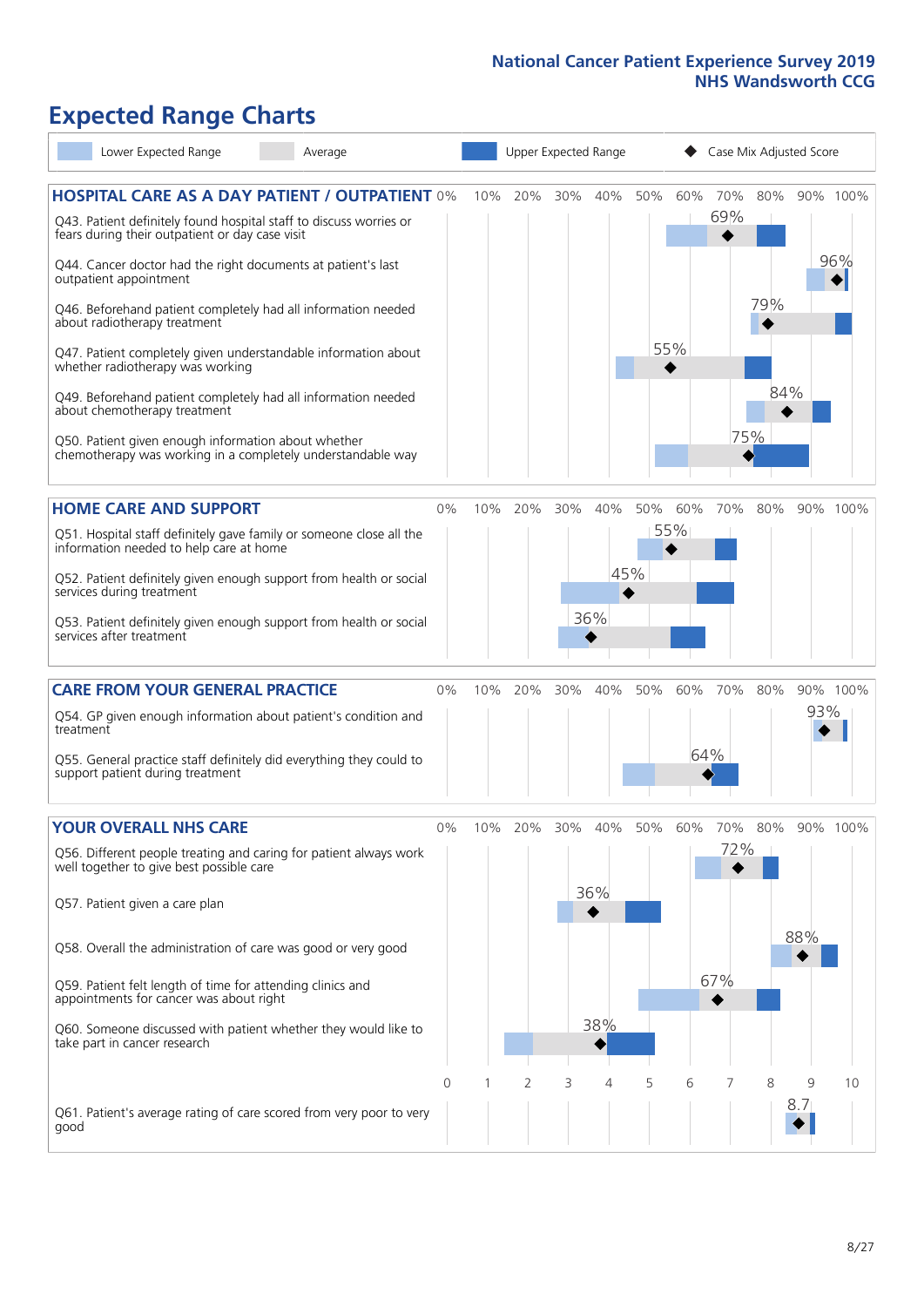# **Comparability Tables**

\* Indicates where a score has been suppressed because there are less than 21 responses.

\*\* No score available for 2018.

 $\triangle$  or  $\nabla$ 

Change 2018-2019: Indicates where 2019 score is significantly higher or lower than 2018 score Change Overall: Indicates significant change overall (2015, 2016, 2017, 2018 and 2019).

Adjusted Score below Lower Expected Range Adjusted Score between Upper and Lower Expected Ranges Adjusted Score above Upper Expected Range

|                                                                             | <b>Unadjusted Scores</b> |               |           |               |                           |                   |               | Case Mix Adjusted Scores |                                     |                   |  |
|-----------------------------------------------------------------------------|--------------------------|---------------|-----------|---------------|---------------------------|-------------------|---------------|--------------------------|-------------------------------------|-------------------|--|
|                                                                             | 2018<br>n                | 2018<br>Score | 2019<br>n | 2019<br>Score | Change  <br>2018-<br>2019 | Change<br>Overall | 2019<br>Score | Lower<br>Range           | Upper<br>Expected Expected<br>Range | National<br>Score |  |
| <b>SEEING YOUR GP</b>                                                       |                          |               |           |               |                           |                   |               |                          |                                     |                   |  |
| Q1. Saw GP once or twice before being told they needed to go<br>to hospital | 189                      | 73%           | 198       | 78%           |                           |                   | 81%           | 73%                      | 85%                                 | 79%               |  |
| Q2. Patient thought they were seen as soon as necessary                     | 271                      | 82%           | 292       | 82%           |                           |                   | 83%           | 80%                      | 88%                                 | 84%               |  |
| <b>DIAGNOSTIC TESTS</b>                                                     |                          |               |           |               |                           |                   |               |                          |                                     |                   |  |
| O5. Received all the information needed about the test                      | $**$                     | **            | 243       | 95%           |                           |                   | 95%           | 92%                      | 98%                                 | 95%               |  |

| Q6. The length of time waiting for the test to be done was<br>about right | 231 | 89% | 250 | 90% |  | 90% | 84% | 92% | 88% |
|---------------------------------------------------------------------------|-----|-----|-----|-----|--|-----|-----|-----|-----|
| Q7. Test results explained in completely understandable way               | 230 | 80% | 252 | 77% |  | 78% | 75% | 85% | 80% |

| <b>FINDING OUT WHAT WAS WRONG WITH YOU</b> |  |
|--------------------------------------------|--|
|                                            |  |

| Q10. Patient told they could bring a family member or friend<br>when first told they had cancer | 241 | 72% | 272 | 75% |  | 76% | 71% | 83% | 77% |
|-------------------------------------------------------------------------------------------------|-----|-----|-----|-----|--|-----|-----|-----|-----|
| Q11. Patient felt they were told sensitively that they had cancer                               | 271 | 83% | 295 | 87% |  | 87% | 82% | 90% | 86% |
| Q12. Patient completely understood the explanation of what<br>was wrong                         | 276 | 68% | 295 | 70% |  | 73% | 68% | 78% | 73% |
| Q13. Patient given easy to understand written information<br>about the type of cancer they had  | 242 | 71% | 272 | 74% |  | 75% | 69% | 80% | 74% |

|  |  | <b>DECIDING THE BEST TREATMENT FOR YOU</b> |
|--|--|--------------------------------------------|
|--|--|--------------------------------------------|

| Q14. Patient felt that treatment options were completely<br>explained                                   | 252  | 81% | 264 | 82% |  | 83% | 79% | 88% | 83% |
|---------------------------------------------------------------------------------------------------------|------|-----|-----|-----|--|-----|-----|-----|-----|
| Q15. Patient felt possible side effects were definitely explained<br>in an understandable way           | 263  | 71% | 285 | 76% |  | 76% | 68% | 78% | 73% |
| Q16. Patient definitely given practical advice and support in<br>dealing with side effects of treatment | 260  | 60% | 283 | 61% |  | 61% | 62% | 73% | 67% |
| Q17. Patient definitely told about side effects that could affect<br>them in the future                 | 253  | 53% | 267 | 58% |  | 59% | 51% | 63% | 57% |
| Q18. Patient definitely involved as much as they wanted in<br>decisions about care and treatment        | $**$ | **  | 294 | 80% |  | 81% | 77% | 86% | 81% |

| <b>CLINICAL NURSE SPECIALIST (CNS)</b>                                                    |     |     |     |     |  |     |     |     |     |
|-------------------------------------------------------------------------------------------|-----|-----|-----|-----|--|-----|-----|-----|-----|
| Q19. Patient given the name of a CNS who would support them<br>through their treatment    | 265 | 94% | 284 | 93% |  | 93% | 89% | 95% | 92% |
| Q20. Patient found it very or quite easy to contact their CNS                             | 229 | 76% | 251 | 86% |  | 86% | 80% | 89% | 85% |
| Q21. Patient got understandable answers to important<br>questions all or most of the time |     | 81% | 246 | 83% |  | 84% | 83% | 92% | 87% |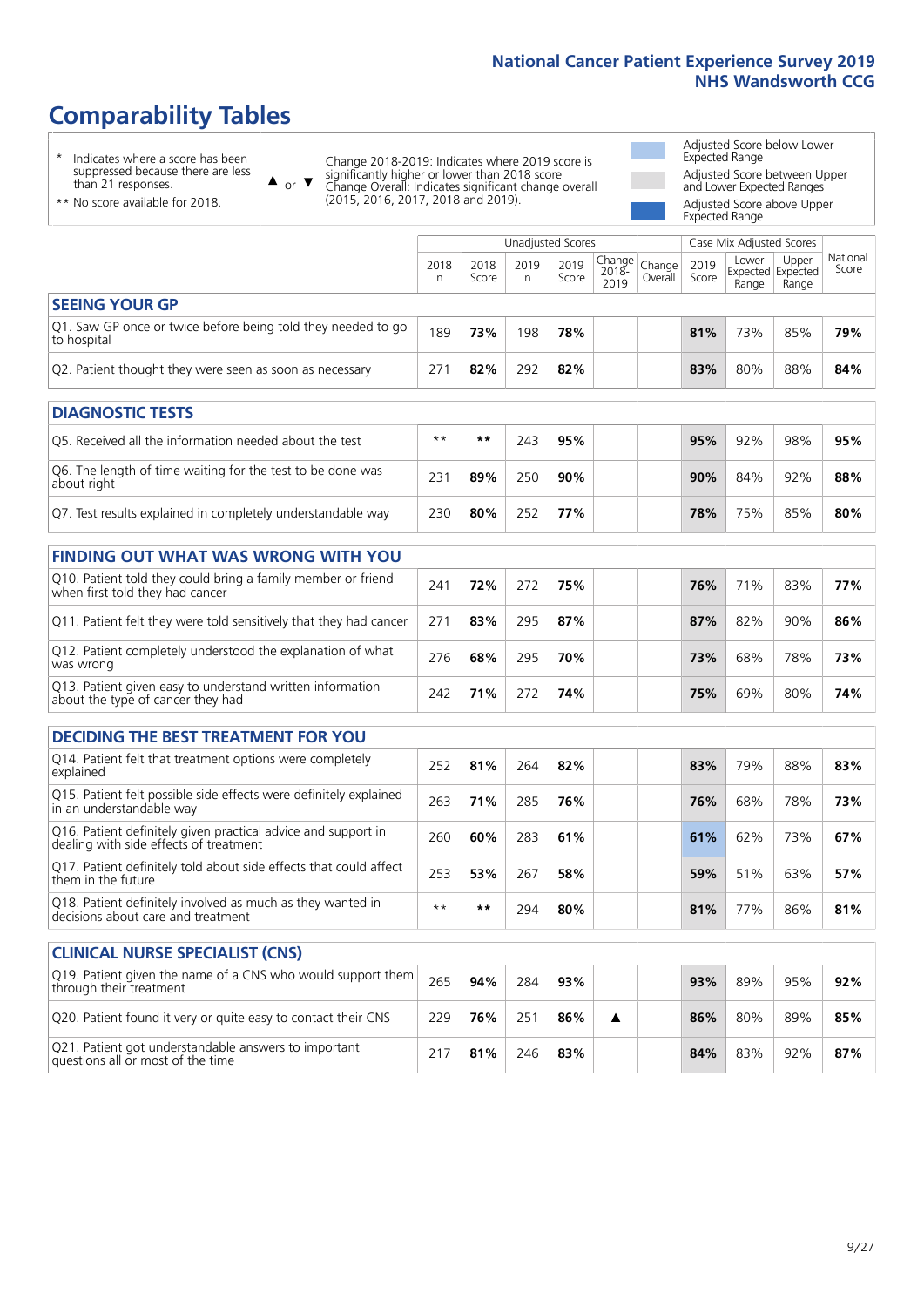# **Comparability Tables**

\* Indicates where a score has been suppressed because there are less than 21 responses.

\*\* No score available for 2018.

 $\triangle$  or  $\nabla$ 

Change 2018-2019: Indicates where 2019 score is significantly higher or lower than 2018 score Change Overall: Indicates significant change overall (2015, 2016, 2017, 2018 and 2019).

Adjusted Score below Lower Expected Range Adjusted Score between Upper and Lower Expected Ranges Adjusted Score above Upper Expected Range

|                                                                                                                   |              |               |            | <b>Unadjusted Scores</b> |                            |                   |               | Case Mix Adjusted Scores            |                |                   |
|-------------------------------------------------------------------------------------------------------------------|--------------|---------------|------------|--------------------------|----------------------------|-------------------|---------------|-------------------------------------|----------------|-------------------|
|                                                                                                                   | 2018<br>n    | 2018<br>Score | 2019<br>n. | 2019<br>Score            | Change<br>$2018 -$<br>2019 | Change<br>Overall | 2019<br>Score | Lower<br>Expected Expected<br>Range | Upper<br>Range | National<br>Score |
| <b>SUPPORT FOR PEOPLE WITH CANCER</b>                                                                             |              |               |            |                          |                            |                   |               |                                     |                |                   |
| Q22. Hospital staff gave information about support or self-help<br>groups for people with cancer                  | 217          | 88%           | 228        | 90%                      |                            | ▲                 | 90%           | 84%                                 | 92%            | 88%               |
| Q23. Hospital staff discussed or gave information about the<br>impact cancer could have on day to day activities  | 205          | 79%           | 213        | 85%                      | ▲                          |                   | 86%           | 79%                                 | 89%            | 84%               |
| Q24. Hospital staff gave information on getting financial help or<br>possible benefits                            | 153          | 61%           | 154        | 63%                      |                            |                   | 62%           | 55%                                 | 70%            | 63%               |
| Q25. Hospital staff told patient they could get free prescriptions                                                | 159          | 85%           | 180        | 88%                      |                            |                   | 87%           | 76%                                 | 88%            | 82%               |
| <b>OPERATIONS</b>                                                                                                 |              |               |            |                          |                            |                   |               |                                     |                |                   |
| Q27. Beforehand, patient had all the information needed about<br>the operation                                    | 139          | 94%           | 136        | 96%                      |                            |                   | 96%           | 93%                                 | 99%            | 96%               |
| Q28. Afterwards, staff completely explained how operation had<br>gone in understandable way                       | 137          | 75%           | 136        | 79%                      |                            |                   | 79%           | 72%                                 | 86%            | 79%               |
| <b>HOSPITAL CARE AS AN INPATIENT</b>                                                                              |              |               |            |                          |                            |                   |               |                                     |                |                   |
| Q30. Hospital staff didn't talk in front of patient as if patient<br>wasn't there                                 | $* *$        | **            | 136        | 81%                      |                            |                   | 81%           | 77%                                 | 90%            | 84%               |
| Q31. Patient had confidence and trust in all doctors treating<br>them                                             | $* *$        | $***$         | 138        | 86%                      |                            |                   | 87%           | 78%                                 | 90%            | 84%               |
| Q32. Patient's family or someone close definitely felt able to talk<br>to a doctor                                | $\star\star$ | **            | 108        | 73%                      |                            |                   | 73%           | 64%                                 | 81%            | 72%               |
| Q33. Patient had confidence and trust in all the ward nurses<br>treating them                                     | $**$         | **            | 139        | 73%                      |                            |                   | 74%           | 67%                                 | 81%            | 74%               |
| Q34. Patient thought there were always or nearly always<br>enough nurses on duty to care for them                 | $* *$        | $***$         | 139        | 69%                      |                            |                   | 70%           | 56%                                 | 72%            | 64%               |
| Q35. All hospital staff asked patient what name they prefer to<br>be called by                                    | $**$         | $***$         | 137        | 58%                      |                            |                   | 60%           | 61%                                 | 81%            | 71%               |
| Q36. Patient always given enough privacy when discussing<br>condition or treatment                                | $* *$        | **            | 138        | 87%                      |                            |                   | 87%           | 79%                                 | 91%            | 85%               |
| Q37. Patient definitely found hospital staff to discuss worries or<br>fears during their inpatient visit          | $* *$        | **            | 98         | 51%                      |                            |                   | 52%           | 42%                                 | 62%            | 52%               |
| Q38. Hospital staff definitely did everything they could to help<br>control pain                                  | $**$         | **            | 129        | 81%                      |                            |                   | 82%           | 76%                                 | 89%            | 83%               |
| Q39. Patient always felt they were treated with respect and<br>dignity while in hospital                          | $\star\star$ | **            | 139        | 88%                      |                            |                   | 89%           | 82%                                 | 93%            | 88%               |
| Q40. Patient given clear written information about what should<br>or should not do after leaving hospital         | $**$         | $***$         | 125        | 86%                      |                            |                   | 85%           | 80%                                 | 92%            | 86%               |
| Q41. Hospital staff told patient who to contact if worried about<br>condition or treatment after leaving hospital | $**$         | **            | 134        | 96%                      |                            |                   | 95%           | 90%                                 | 98%            | 94%               |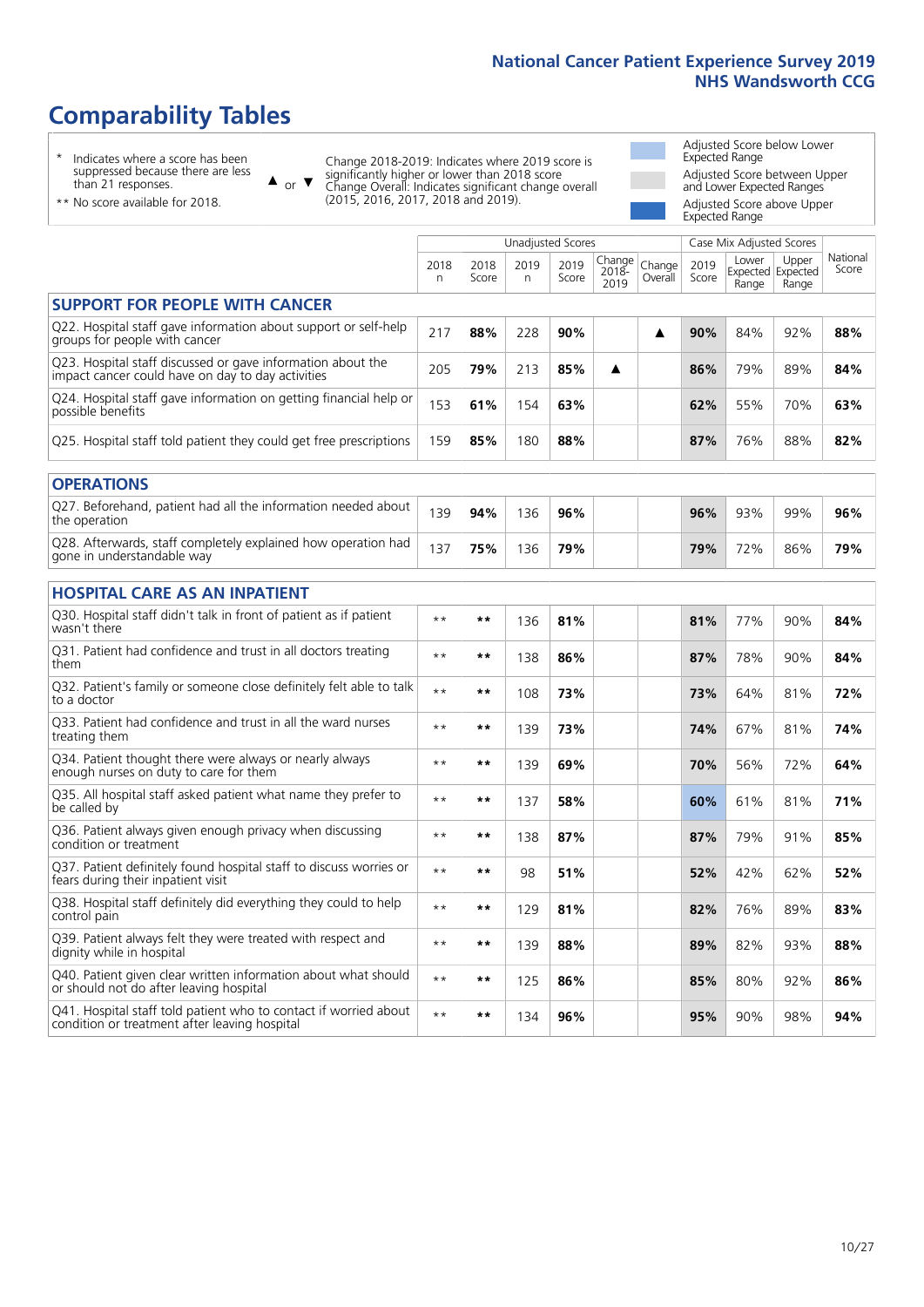# **Comparability Tables**

\* Indicates where a score has been suppressed because there are less than 21 responses.

\*\* No score available for 2018.

 $\triangle$  or  $\nabla$ 

Change 2018-2019: Indicates where 2019 score is significantly higher or lower than 2018 score Change Overall: Indicates significant change overall (2015, 2016, 2017, 2018 and 2019).

Adjusted Score below Lower Expected Range Adjusted Score between Upper and Lower Expected Ranges Adjusted Score above Upper Expected Range

|                                                                                                                       | Unadjusted Scores |               |            |               |                         |                   |               | Case Mix Adjusted Scores            |                |                   |
|-----------------------------------------------------------------------------------------------------------------------|-------------------|---------------|------------|---------------|-------------------------|-------------------|---------------|-------------------------------------|----------------|-------------------|
|                                                                                                                       | 2018<br>n         | 2018<br>Score | 2019<br>n. | 2019<br>Score | Change<br>2018-<br>2019 | Change<br>Overall | 2019<br>Score | Lower<br>Expected Expected<br>Range | Upper<br>Range | National<br>Score |
| <b>HOSPITAL CARE AS A DAY PATIENT / OUTPATIENT</b>                                                                    |                   |               |            |               |                         |                   |               |                                     |                |                   |
| Q43. Patient definitely found hospital staff to discuss worries or<br>fears during their outpatient or day case visit | 208               | 69%           | 211        | 68%           |                         |                   | 69%           | 64%                                 | 77%            | 71%               |
| Q44. Cancer doctor had the right documents at patient's last<br>outpatient appointment                                | 243               | 95%           | 257        | 96%           |                         |                   | 96%           | 93%                                 | 98%            | 96%               |
| Q46. Beforehand patient completely had all information needed<br>about radiotherapy treatment                         | 66                | 83%           | 51         | 78%           |                         |                   | 79%           | 77%                                 | 96%            | 86%               |
| Q47. Patient completely given understandable information<br>about whether radiotherapy was working                    | 61                | 62%           | 50         | 56%           |                         |                   | 55%           | 46%                                 | 73%            | 60%               |
| Q49. Beforehand patient completely had all information needed<br>about chemotherapy treatment                         | 146               | 82%           | 147        | 84%           |                         |                   | 84%           | 78%                                 | 90%            | 84%               |
| Q50. Patient given enough information about whether<br>chemotherapy was working in a completely understandable way    | 134               | 69%           | 131        | 75%           |                         |                   | 75%           | 60%                                 | 76%            | 68%               |
| <b>HOME CARE AND SUPPORT</b>                                                                                          |                   |               |            |               |                         |                   |               |                                     |                |                   |
| Q51. Hospital staff definitely gave family or someone close all<br>the information needed to help care at home        | 204               | 57%           | 222        | 55%           |                         |                   | 55%           | 53%                                 | 66%            | 60%               |
| Q52. Patient definitely given enough support from health or<br>social services during treatment                       | 116               | 35%           | 141        | 43%           |                         |                   | 45%           | 43%                                 | 62%            | 52%               |
| Q53. Patient definitely given enough support from health or<br>social services after treatment                        | 83                | 37%           | 93         | 33%           |                         |                   | 36%           | 35%                                 | 55%            | 45%               |
| CARE FROM YOUR GENERAL PRACTICE                                                                                       |                   |               |            |               |                         |                   |               |                                     |                |                   |
| Q54. GP given enough information about patient's condition<br>and treatment                                           | 240               | 95%           | 260        | 93%           |                         |                   | 93%           | 93%                                 | 98%            | 95%               |
| Q55. General practice staff definitely did everything they could<br>to support patient during treatment               | 203               | 60%           | 205        | 64%           |                         |                   | 64%           | 51%                                 | 65%            | 58%               |
| <b>YOUR OVERALL NHS CARE</b>                                                                                          |                   |               |            |               |                         |                   |               |                                     |                |                   |
| Q56. Different people treating and caring for patient always                                                          | $\star\star$      | $***$         |            |               |                         |                   |               |                                     |                |                   |
| work well together to give best possible care                                                                         |                   |               | 284        | 70%           |                         |                   | 72%           | 68%                                 | 78%            | 73%               |
| Q57. Patient given a care plan                                                                                        | 206               | 35%           | 216        | 37%           |                         | ▲                 | 36%           | 31%                                 | 44%            | 38%               |
| Q58. Overall the administration of care was good or very good                                                         | 282               | 86%           | 293        | 88%           |                         |                   | 88%           | 85%                                 | 92%            | 89%               |
| Q59. Patient felt length of time for attending clinics and<br>appointments for cancer was about right                 | 279               | 63%           | 288        | 65%           |                         |                   | 67%           | 62%                                 | 76%            | 69%               |
| Q60. Someone discussed with patient whether they would like<br>to take part in cancer research                        | 256               | 44%           | 275        | 40%           |                         |                   | 38%           | 21%                                 | 39%            | 30%               |
| Q61. Patient's average rating of care scored from very poor to<br>very good                                           | 275               | 8.5           | 288        | 8.6           |                         |                   | 8.7           | 8.6                                 | 9.0            | 8.8               |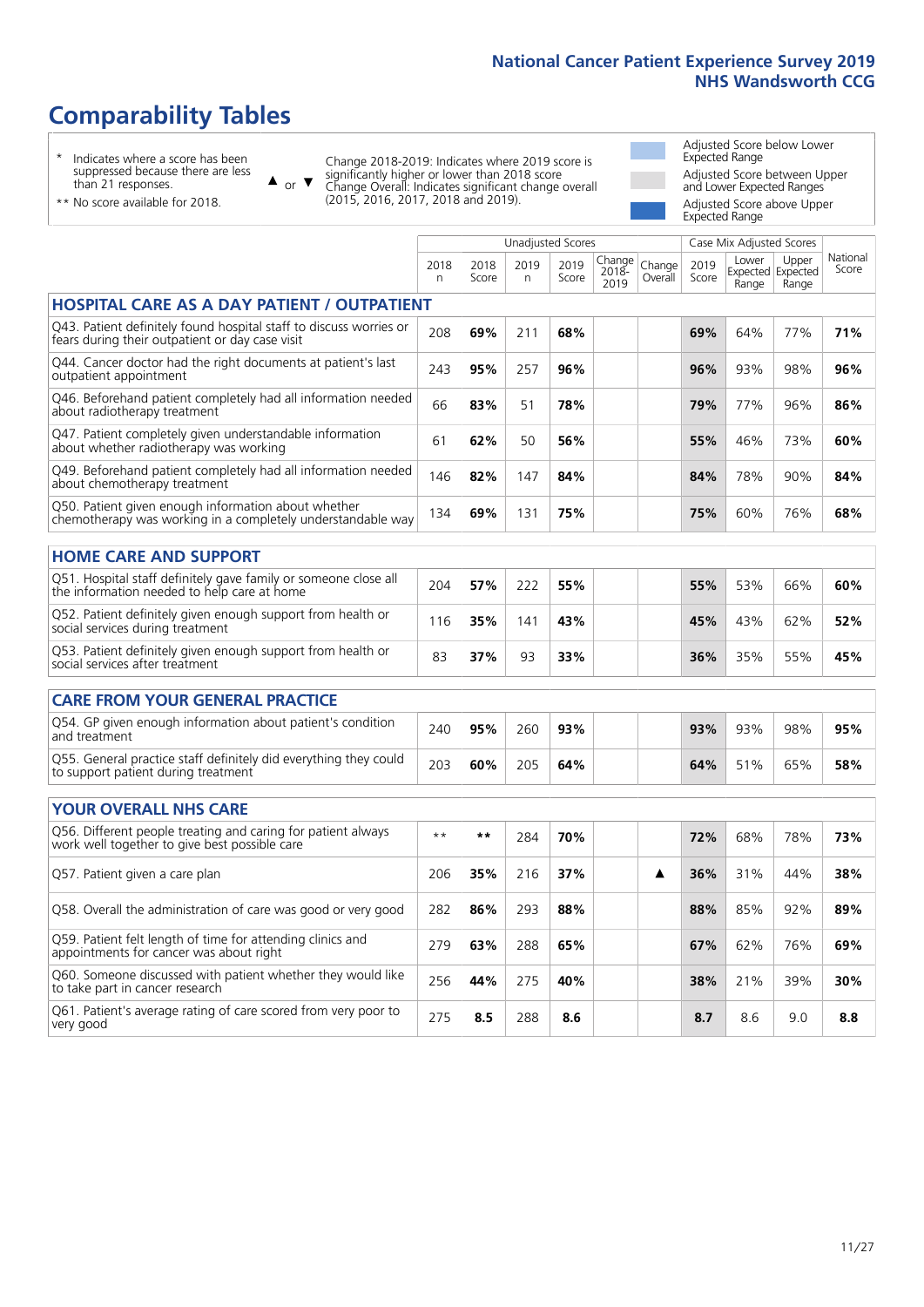# **Tumour Type Tables**

- \* Indicates where a score has been suppressed because there are less than 21 responses.
- n.a. Indicates that there were no respondents for that tumour group.

| <b>SEEING YOUR GP</b>                                      |            |              |               |            |                    |                |                  |         | <b>Tumour Group</b>   |         |         |                 |                                                                 |             |                |
|------------------------------------------------------------|------------|--------------|---------------|------------|--------------------|----------------|------------------|---------|-----------------------|---------|---------|-----------------|-----------------------------------------------------------------|-------------|----------------|
|                                                            |            | Brain<br>CNS | <b>Breast</b> | Colorectal | ᠊ᢛ<br>Gynaecologic | Haematological | Head and<br>Neck | Lung    | Prostate              | Sarcoma | Skin    | Upper<br>Gastro | –<br>$\sigma$<br>Jrologica                                      | Other       | All<br>Cancers |
| Q1. Saw GP once or twice before being told they            | <b>CCG</b> | $\star$      | 85%           | $\star$    | $\star$            | 71%            | $\star$          | $\star$ | $\star$               | $\star$ | $\star$ | $\star$         | $\star$                                                         | $\star$     | 78%            |
| needed to go to hospital                                   | National   | 59%          |               | 94% 75%    | $77\%$             |                |                  |         | 67%   79%   71%   82% |         |         |                 | 71% 90% 74% 83% 74% 79%                                         |             |                |
| Q2. Patient thought they were seen as soon as<br>necessary | <b>CCG</b> | $\star$      |               | 87% 82%    | $\star$            | 82%            | $\star$          |         | 88% 91%               | $\star$ | $\star$ | $\star$         |                                                                 | 83% 85% 82% |                |
|                                                            | National   | 79%          |               | 89% 83%    |                    |                |                  |         |                       |         |         |                 | 81%   82%   81%   84%   86%   69%   85%   79%   85%   79%   84% |             |                |

#### **DIAGNOSTIC TESTS** Tumour Group

|                                                                |                                                                  | Brain   | <b>Breast</b> | Colorectal<br>LGT | ᠊ᢛ<br>Gynaecologic | Haematological | Head and<br>Neck | Lung        | Prostate | Sarcoma | Skin    | Upper<br>Gastro | rological                                   | Other   | All<br>Cancers |
|----------------------------------------------------------------|------------------------------------------------------------------|---------|---------------|-------------------|--------------------|----------------|------------------|-------------|----------|---------|---------|-----------------|---------------------------------------------|---------|----------------|
| O5. Received all the information needed about<br>the test      | <b>CCG</b>                                                       | $\star$ |               | 95% 95%           |                    | 85%            | $\star$          | 100%        | $\star$  |         | $\star$ | $\star$         | $\star$                                     | $\star$ | 95%            |
|                                                                | National                                                         | 93%     |               | 95% 95%           |                    | 93% 95%        |                  | 93% 95% 95% |          | 93%     | 96%     |                 | 95% 95%                                     |         | 95% 95%        |
| Q6. The length of time waiting for the test to be              | <b>CCG</b>                                                       | $\star$ |               | 95% 91%           | $\star$            | 86%            | $\star$          | 92%         | $\star$  | $\star$ | $\star$ | $\star$         |                                             | 90% 95% | 90%            |
| done was about right                                           | National                                                         |         |               | 84% 91% 88%       |                    |                |                  |             |          |         |         |                 | 86% 89% 88% 87% 87% 81% 87% 84% 87% 86% 88% |         |                |
| Q7. Test results explained in completely<br>understandable way | <b>CCG</b>                                                       | $\star$ |               | 67% 82%           | $\star$            | 65%            | $\star$          | 88%         | $\star$  | $\star$ | $\star$ | $\star$         |                                             |         | 91% 90% 77%    |
|                                                                | National 71% 83% 82% 77% 77% 79% 80% 80% 78% 84% 75% 80% 76% 80% |         |               |                   |                    |                |                  |             |          |         |         |                 |                                             |         |                |

| <b>FINDING OUT WHAT WAS WRONG WITH YOU</b>                                                      |            |         |               |                       |                |                   |                        |         | <b>Tumour Group</b> |         |         |                 |           |         |                |
|-------------------------------------------------------------------------------------------------|------------|---------|---------------|-----------------------|----------------|-------------------|------------------------|---------|---------------------|---------|---------|-----------------|-----------|---------|----------------|
|                                                                                                 |            | Brain   | <b>Breast</b> | olorectal<br>LGT<br>Û | Gynaecological | aematologica<br>ェ | ad and<br>Neck<br>Head | Lung    | Prostate            | Sarcoma | Skin    | Upper<br>Gastro | rological | Other   | All<br>Cancers |
| Q10. Patient told they could bring a family<br>member or friend when first told they had cancer | <b>CCG</b> | $\star$ | 84%           | 65%                   | $\star$        | 69%               | $\star$                | 75%     | $\star$             | $\star$ | $\star$ | $\star$         | $\star$   |         | 73% 75%        |
|                                                                                                 | National   | 85%     | 82%           | 82%                   | 71%            | 71%               | 71%                    | 77%     | 79%                 | 73%     | 69%     | 76%             | 73%       | 75%     | 77%            |
| Q11. Patient felt they were told sensitively that                                               | CCG        | $\star$ | 83% 91%       |                       |                | 87%               | $\star$                | 92% 91% |                     | $\ast$  | $\star$ | $\star$         | 83%       | 88%     | 87%            |
| they had cancer                                                                                 | National   | 79%     |               | 89% 87% 82%           |                |                   | 84% 87%                | 83% 86% |                     | 84%     |         | 89% 81%         |           | 84% 83% | 86%            |
| Q12. Patient completely understood the                                                          | CCG        | $\star$ | 69%           | 87%                   |                | 42%               | $\star$                | 81% 81% |                     | $\star$ | $\star$ |                 |           | 96% 81% | 70%            |
| explanation of what was wrong                                                                   | National   | 66%     | 77%           | 79%                   | 73%            | 60%               | 78%                    | 76%     | 79%                 | 67%     | 80%     | 70%             | 77%       |         | 70% 73%        |
| Q13. Patient given easy to understand written                                                   | CCG        | $\star$ | 77%           | $\star$               |                | 72%               | $\star$                |         | 57% 86%             | $\ast$  | $\star$ | $\star$         |           | 74% 83% | 74%            |
| information about the type of cancer they had                                                   | National   | 66%     | 78%           | 73%                   | 71%            | 76%               | 69%                    | 67% 83% |                     | 67%     | 84%     | 67%             | 74%       | 65%     | 74%            |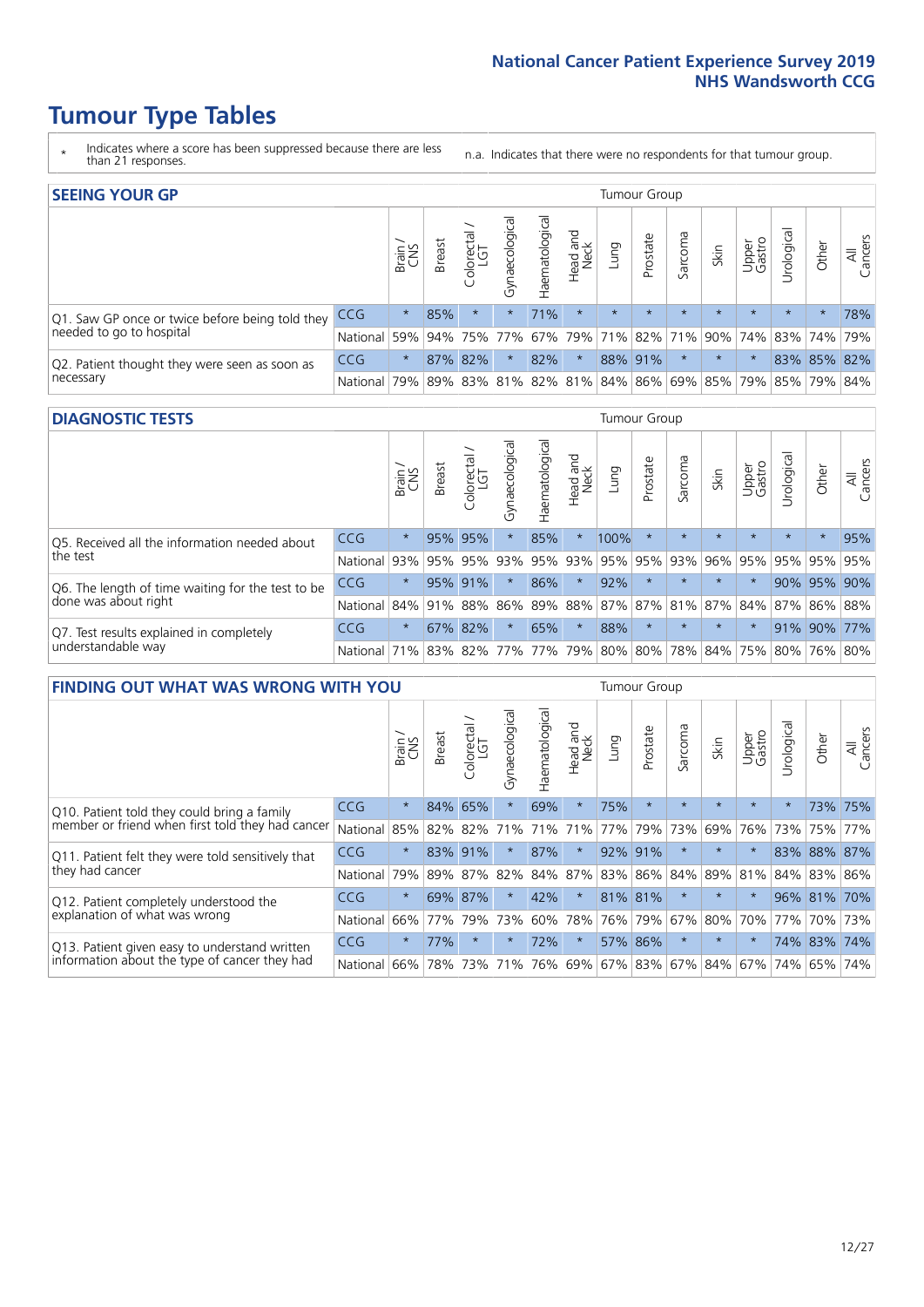# **Tumour Type Tables**

\* Indicates where a score has been suppressed because there are less than 21 responses.

n.a. Indicates that there were no respondents for that tumour group.

| <b>DECIDING THE BEST TREATMENT FOR YOU</b>         |            |         |               |                             |                |                |                        |      | <b>Tumour Group</b> |                         |         |                 |            |             |                |
|----------------------------------------------------|------------|---------|---------------|-----------------------------|----------------|----------------|------------------------|------|---------------------|-------------------------|---------|-----------------|------------|-------------|----------------|
|                                                    |            | Brain   | <b>Breast</b> | olorectal.<br>LGT<br>$\cup$ | Gynaecological | Haematological | ad and<br>Neck<br>Head | Lung | Prostate            | Sarcoma                 | Skin    | Upper<br>Gastro | Jrological | Other       | All<br>Cancers |
| Q14. Patient felt that treatment options were      | <b>CCG</b> | $\star$ | 88%           | 82%                         | $\star$        | 77%            | $\star$                | 96%  | 76%                 | $\star$                 |         | $\star$         | $\star$    | 88%         | 82%            |
| completely explained                               | National   | 85%     | 85%           | 85%                         | 85%            | 82%            | 87%                    |      | 84% 83%             | 83%                     | 89%     | 81%             | 83%        | 79%         | 83%            |
| Q15. Patient felt possible side effects were       | <b>CCG</b> | $\star$ | 74%           | 74%                         | $\star$        | 69%            | $\star$                | 72%  | $\star$             |                         | $\star$ | $\star$         |            | 96% 77%     | 76%            |
| definitely explained in an understandable way      | National   | 69%     | 74%           | 76%                         | 75%            | 69%            | 73%                    | 74%  | 73%                 | 73%                     | 77%     | 72%             | 71%        | 70%         | 73%            |
| Q16. Patient definitely given practical advice and | CCG        | $\star$ | 55%           | 70%                         | $\star$        | 56%            | $\star$                | 62%  | 68%                 | $\star$                 | $\star$ | $\star$         |            | 67% 72% 61% |                |
| support in dealing with side effects of treatment  | National   | 63%     | 70%           | 70%                         | 69%            | 65%            | 70%                    | 69%  | 65%                 | 66%                     | 71%     | 66%             | 63%        | 64%         | 67%            |
| Q17. Patient definitely told about side effects    | CCG        | $\star$ |               | 54% 64%                     | $\star$        | 48%            | $\star$                | 59%  | $\star$             | $\star$                 | $\star$ | $\star$         | $^\star$   | 65%         | 58%            |
| that could affect them in the future               | National   | 62%     | 57%           | 59%                         | 56%            | 51%            | 64%                    | 56%  | 66%                 | 54%                     | 66%     | 53%             | 56%        | 52%         | 57%            |
| Q18. Patient definitely involved as much as they   | CCG        | $\star$ | 80%           | 87%                         | $\star$        | 66%            | $\star$                |      | 96% 78%             | $\star$                 | $\star$ | $\star$         |            | 91% 85% 80% |                |
| wanted in decisions about care and treatment       | National   | 79%     |               |                             | 81% 83% 81%    |                |                        |      |                     | 80% 81% 81% 84% 81% 87% |         | 79%             | 79%        | 78% 81%     |                |

#### **CLINICAL NURSE SPECIALIST (CNS)** Tumour Group

|                                             |            | Brain   | <b>Breast</b> | Colorectal<br>LGT | ᠊ᢛ<br>Gynaecologic | $\overline{\sigma}$<br>ت<br>aematologi | Head and<br>Neck | Lung    | Prostate | Sarcoma | Skin                    | Upper<br>Gastro | $\overline{\sigma}$<br>Irologica | Other       | All<br>Cancers |
|---------------------------------------------|------------|---------|---------------|-------------------|--------------------|----------------------------------------|------------------|---------|----------|---------|-------------------------|-----------------|----------------------------------|-------------|----------------|
| Q19. Patient given the name of a CNS who    | CCG        | $\star$ |               | 99% 100%          |                    | 92%                                    | $\star$          | 92% 82% |          | $\star$ | $\star$                 |                 |                                  | 95% 96% 93% |                |
| would support them through their treatment  | National   | 95%     | 95%           | 92%               | 95%                | 92%                                    | 91%              | 94% 91% |          |         | $ 91\% 91\% $           | 93%             | 85%                              | 89%         | 92%            |
| Q20. Patient found it very or quite easy to | CCG        | $\star$ |               | 80% 95%           |                    | 88%                                    | $\star$          | $\star$ | $\star$  | $\star$ | $\star$                 | $\star$         |                                  |             | $91\%$ 86%     |
| contact their CNS                           | National   |         |               | 86% 84% 88% 85%   |                    | 87%                                    | 86%              | 86% 80% |          |         |                         | 86% 90% 85%     | 83%                              | 83%         | 85%            |
| Q21. Patient got understandable answers to  | <b>CCG</b> | $\star$ | 87%           | 96%               |                    | 74%                                    | $\star$          | 86%     | $\star$  | $\star$ | $\star$                 | $\star$         | $\star$                          |             | 86% 83%        |
| important questions all or most of the time | National   |         |               | 82% 87% 89% 86%   |                    |                                        |                  |         |          |         | 89% 88% 86% 87% 87% 93% |                 | 86% 87%                          | 86%         | 87%            |

| <b>SUPPORT FOR PEOPLE WITH CANCER</b>                                                               |            |         |               |            |                |                |                         |         | <b>Tumour Group</b> |         |         |                 |            |         |                |
|-----------------------------------------------------------------------------------------------------|------------|---------|---------------|------------|----------------|----------------|-------------------------|---------|---------------------|---------|---------|-----------------|------------|---------|----------------|
|                                                                                                     |            | Brain   | <b>Breast</b> | Colorectal | Gynaecological | Haematological | ead and<br>Neck<br>Head | Lung    | Prostate            | Sarcoma | Skin    | Upper<br>Gastro | Jrological | Other   | All<br>Cancers |
| Q22. Hospital staff gave information about<br>support or self-help groups for people with<br>cancer | <b>CCG</b> | $\star$ | 93%           | $\star$    | $\star$        | 86%            | $\star$                 | $\star$ | $\star$             | $\star$ | $\star$ | $\star$         | $\star$    | $\star$ | 90%            |
|                                                                                                     | National   | 92%     | 92%           | 88%        | 87%            | 86%            | 88%                     | 87%     | 91%                 | 86%     | 90%     | 88%             | 81%        | 83%     | 88%            |
| Q23. Hospital staff discussed or gave information<br>about the impact cancer could have on day to   | CCG.       | $\star$ | 79%           | $\star$    | $\star$        | 78%            | $\star$                 | $\star$ | $\star$             | $\star$ | $\star$ | $\star$         | $\star$    | 91%     | 85%            |
| day activities                                                                                      | National   | 84%     | 86%           | 85%        | 82%            | 84%            | 84%                     | 83%     | 88%                 | 81%     | 86%     | 83%             | 78%        | 79%     | 84%            |
| Q24. Hospital staff gave information on getting                                                     | CCG        | $\star$ | 73%           | $\star$    | $\star$        | 50%            | $\ast$                  | $\star$ | $\star$             | $\star$ |         | $\star$         | $\star$    | $\ast$  | 63%            |
| financial help or possible benefits                                                                 | National   | 78%     | 68%           | 61%        | 66%            | 61%            | 67%                     | 72%     | 55%                 | 64%     | 60%     | 64%             | 47%        | 59%     | 63%            |
| Q25. Hospital staff told patient they could get                                                     | CCG        | $\star$ | 88%           | $\star$    | $\star$        | 84%            | $\star$                 | $\star$ | $\star$             | $\star$ | n.a.    | $\star$         | $\star$    | $\star$ | 88%            |
| free prescriptions                                                                                  | National   | 82%     | 81%           | 83%        | 79%            | 87%            |                         |         | 84% 86% 80%         | 78%     | 71%     | 84%             | 73%        | 81%     | 82%            |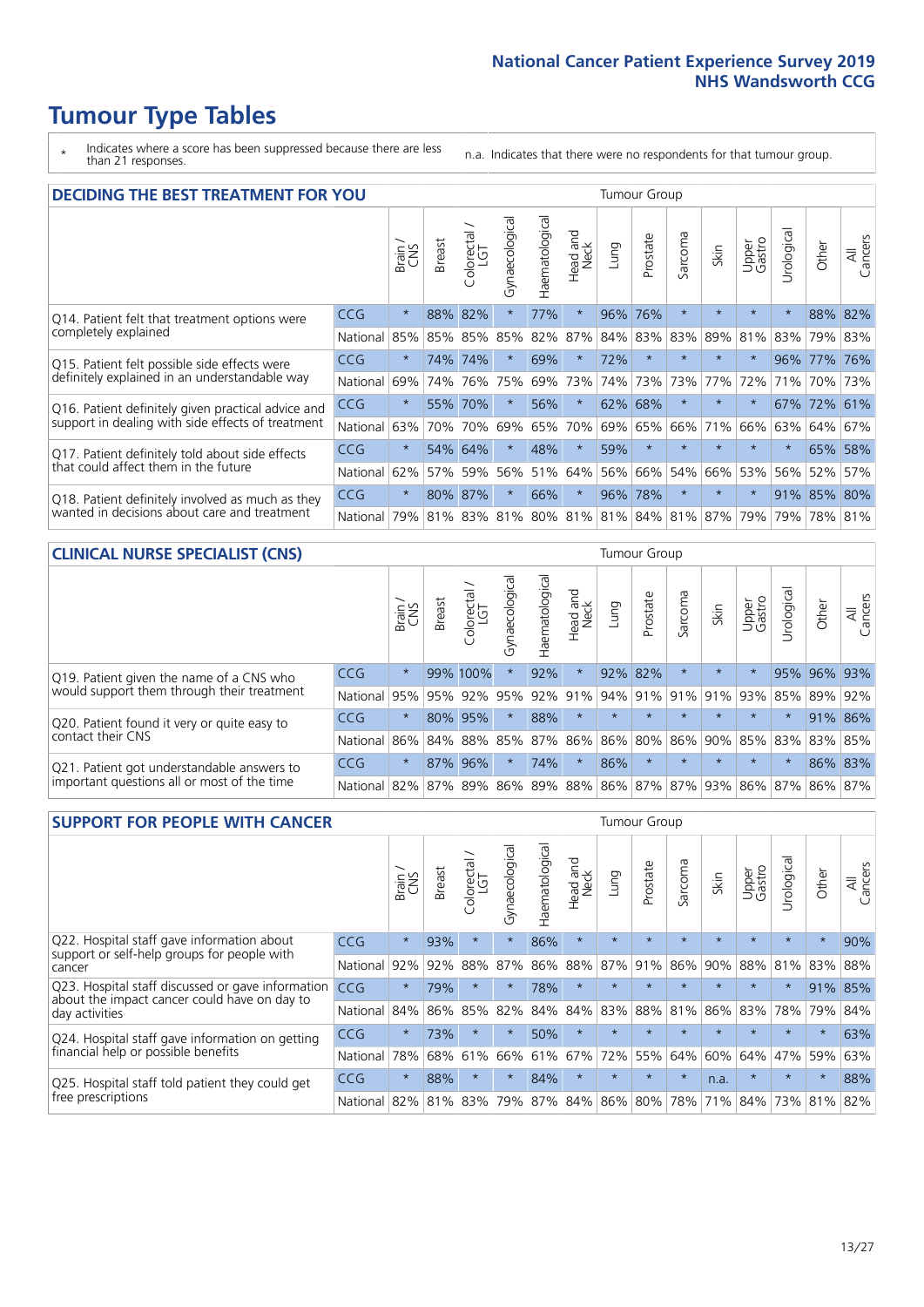# **Tumour Type Tables**

- \* Indicates where a score has been suppressed because there are less than 21 responses.
- n.a. Indicates that there were no respondents for that tumour group.

| <b>OPERATIONS</b>                                                                           |                      |              |        |                   |                |                |                  |         | Tumour Group                |         |         |                 |                                                                 |         |                |  |  |
|---------------------------------------------------------------------------------------------|----------------------|--------------|--------|-------------------|----------------|----------------|------------------|---------|-----------------------------|---------|---------|-----------------|-----------------------------------------------------------------|---------|----------------|--|--|
|                                                                                             |                      | Brain<br>CNS | Breast | Colorectal<br>LGT | Gynaecological | Haematological | Head and<br>Neck | Lung    | Prostate                    | Sarcoma | Skin    | Upper<br>Gastro | Urological                                                      | Other   | All<br>Cancers |  |  |
| Q27. Beforehand, patient had all the information                                            | <b>CCG</b>           | $\star$      | 92%    | $\star$           | $\star$        | $\star$        | $\star$          | $\star$ | $\star$                     | $\star$ | $\star$ | $\star$         | $\star$                                                         | $\star$ | 96%            |  |  |
| needed about the operation                                                                  | National 96% 97% 96% |              |        |                   |                |                |                  |         | 96% 94% 96% 95% 97% 95% 96% |         |         |                 | 96% 95% 95%                                                     |         | 96%            |  |  |
| Q28. Afterwards, staff completely explained how<br>operation had gone in understandable way | <b>CCG</b>           | $\star$      | 71%    | $\star$           | $\star$        | $\star$        | $\star$          | $\star$ | $\star$                     | $\star$ | $\star$ | $\star$         | $\star$                                                         | $\star$ | 79%            |  |  |
|                                                                                             | National I           | 76%          |        | 79% 83%           |                |                |                  |         |                             |         |         |                 | 79%   78%   79%   79%   78%   80%   82%   79%   76%   77%   79% |         |                |  |  |

#### **HOSPITAL CARE AS AN INPATIENT** Tumour Group

|                                                                                                   |              | Brain   | Breast  | Colorectal /<br>LGT | Gynaecological | Haematological | Head and<br>Neck | Lung        | Prostate | Sarcoma | Skin            | Upper<br>Gastro | Urological | Other   | All<br>Cancers |
|---------------------------------------------------------------------------------------------------|--------------|---------|---------|---------------------|----------------|----------------|------------------|-------------|----------|---------|-----------------|-----------------|------------|---------|----------------|
| Q30. Hospital staff didn't talk in front of patient                                               | CCG          | $\star$ | 73%     | $\star$             | $\star$        | 92%            | $\star$          | $\star$     | $\star$  | $\star$ | $\star$         | $\star$         | $\star$    | $\star$ | 81%            |
| as if patient wasn't there                                                                        | National     | 81%     | 86%     | 81%                 | 83%            | 84%            | 83%              | 81%         | 88%      | 86%     | 86%             | 81%             | 83%        | 82%     | 84%            |
| 031. Patient had confidence and trust in all<br>doctors treating them                             | CCG          | $\star$ | 89%     | $\star$             | $\star$        | 79%            | $\star$          | $\star$     | $\star$  | $\star$ | $\star$         |                 | $\star$    | $\star$ | 86%            |
|                                                                                                   | National     | 82%     | 83%     | 85%                 | 83%            | 82%            |                  | 87% 83%     | 89%      | 86%     | 85%             | 81%             | 85%        | 80%     | 84%            |
| Q32. Patient's family or someone close definitely                                                 | CCG          | $\star$ | $\star$ | $\star$             | $\star$        | $\star$        | $\star$          | $\star$     | $\star$  | $\star$ | $\star$         | $\star$         | $\star$    | $\star$ | 73%            |
| felt able to talk to a doctor                                                                     | National     | 67%     | 72%     | 73%                 | 72%            | 74%            | 75%              | 74%         | 72%      | 71%     | 74%             | 73%             | 71%        | 69%     | 72%            |
| Q33. Patient had confidence and trust in all the                                                  | CCG          | $\star$ | 56%     | $\star$             | $\star$        | 72%            | $\star$          | $\star$     | $\star$  | $\star$ | $\star$         | $\star$         | $\star$    | $\star$ | 73%            |
| ward nurses treating them                                                                         | National     | 72%     | 73%     | 72%                 | 71%            | 77%            | 75%              | 77%         | 79%      | 74%     | 75%             | 73%             | 77%        | 69%     | 74%            |
| Q34. Patient thought there were always or nearly<br>always enough nurses on duty to care for them | CCG          | $\star$ | 52%     | $\star$             | $\star$        | 64%            | $\star$          | $\star$     | $\star$  | $\star$ | $\star$         | $\star$         | $\star$    | $\star$ | 69%            |
|                                                                                                   | National     | 68%     | 64%     | 62%                 | 63%            | 63%            | 65%              | 68%         | 72%      | 65%     | 70%             | 65%             | 66%        | 60%     | 64%            |
| Q35. All hospital staff asked patient what name                                                   | CCG          | $\star$ | 46%     | $\star$             | $\star$        | 63%            | $\star$          | $\star$     | $\star$  | $\star$ | $\star$         | $\star$         | $\star$    | $\star$ | 58%            |
| they prefer to be called by                                                                       | National     | 68%     | 62%     | 74%                 | 65%            | 72%            | 71%              | 76%         | 72%      | 74%     | 70%             | 78%             | 76%        | 69%     | 71%            |
| Q36. Patient always given enough privacy when                                                     | CCG          | $\star$ | 78%     | $\star$             | $\star$        | 83%            | $\star$          | $\star$     | $\star$  | $\star$ | $\star$         | $\star$         | $\star$    | $\star$ | 87%            |
| discussing condition or treatment                                                                 | National     | 78%     | 84%     | 85%                 | 81%            |                |                  | 86% 87% 84% | 88%      | 84%     | 84%             | 84%             | 85%        | 82%     | 85%            |
| Q37. Patient definitely found hospital staff to                                                   | <b>CCG</b>   | n.a.    | $\star$ | $\star$             | $\star$        | 52%            | $\star$          | $\star$     | $\star$  | $\star$ | $\star$         | ÷               | $\star$    | $\star$ | 51%            |
| discuss worries or fears during their inpatient visit                                             | National     | 45%     | 51%     | 55% 51%             |                |                | 56% 52%          | 49%         | 53%      | 54%     | 51%             | 53%             | 49%        | 46%     | 52%            |
| Q38. Hospital staff definitely did everything they                                                | CCG          | $\star$ | 76%     | $\star$             | $\star$        | 68%            | $\star$          | $\star$     | $\star$  | $\star$ | $\star$         | $\star$         | $\star$    | $\star$ | 81%            |
| could to help control pain                                                                        | National     | 85%     | 83%     | 84%                 | 82%            | 82%            | 80%              | 84%         | 85%      | 83%     | 85%             | 82%             | 81%        | 82%     | 83%            |
| Q39. Patient always felt they were treated with                                                   | CCG          | $\star$ | 81%     | $\star$             | $\star$        | 84%            | $\star$          | $\star$     | $\star$  | $\star$ | $\star$         | $\star$         | $\star$    | $\star$ | 88%            |
| respect and dignity while in hospital                                                             | National     | 85%     | 87%     | 87%                 | 85%            |                |                  | 89% 87% 88% | 91%      | 89%     | 89%             | 88%             | 90%        | 86%     | 88%            |
| Q40. Patient given clear written information<br>about what should or should not do after leaving  | CCG          | $\star$ | 80%     | $\star$             | $\star$        | 82%            | $\star$          | $\star$     | $\star$  | $\star$ | $\star$         | $\star$         | $\star$    | $\star$ | 86%            |
| hospital                                                                                          | National     | 80%     | 89%     | 86%                 | 86%            | 83%            |                  | 87% 82%     | 91%      | 85%     | 90%             | 82%             | 87%        | 83%     | 86%            |
| Q41. Hospital staff told patient who to contact<br>if worried about condition or treatment after  | CCG          | $\star$ | 88%     | $\star$             | $\star$        | 96%            | $\star$          | $\star$     | $\star$  | $\star$ | $\star$         | $\star$         | $\star$    | $\star$ | 96%            |
| leaving hospital                                                                                  | National 94% |         |         | 95% 95% 93%         |                |                |                  | 96% 93% 92% |          |         | 96% 94% 95% 92% |                 | 92%        | 93%     | 94%            |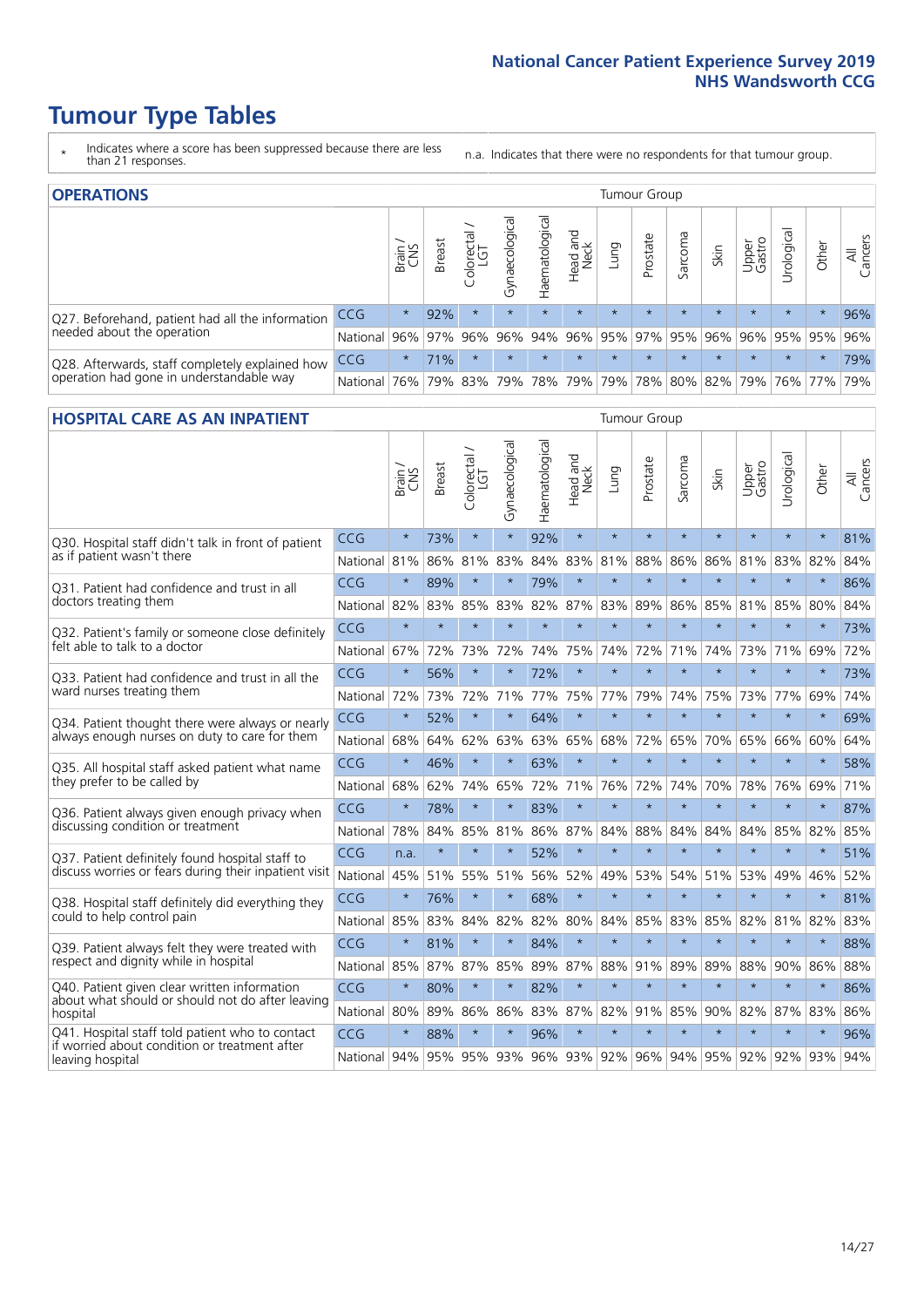# **Tumour Type Tables**

- \* Indicates where a score has been suppressed because there are less than 21 responses.
- n.a. Indicates that there were no respondents for that tumour group.

| <b>HOSPITAL CARE AS A DAY PATIENT / OUTPATIENT</b><br><b>Tumour Group</b>                                             |            |         |               |                       |                |                |                         |         |          |                  |         |                 |            |         |                |
|-----------------------------------------------------------------------------------------------------------------------|------------|---------|---------------|-----------------------|----------------|----------------|-------------------------|---------|----------|------------------|---------|-----------------|------------|---------|----------------|
|                                                                                                                       |            | Brain   | <b>Breast</b> | olorectal<br>LGT<br>Ũ | Gynaecological | Haematological | ead and<br>Neck<br>Head | Lung    | Prostate | arcoma<br>$\sim$ | Skin    | Upper<br>Gastro | Urological | Other   | All<br>Cancers |
| Q43. Patient definitely found hospital staff to                                                                       | CCG        | $\star$ | 56%           | $\star$               | $\star$        | 69%            | $\star$                 | $\star$ | $\star$  | $\star$          | $\star$ | $\star$         | $\star$    | $\star$ | 68%            |
| discuss worries or fears during their outpatient or<br>day case visit                                                 | National   | 66%     | 68%           | 73%                   | 70%            | 73%            | 72%                     | 70%     | 74%      | 72%              | 72%     | 71%             | 67%        | 68%     | 71%            |
| Q44. Cancer doctor had the right documents at<br>patient's last outpatient appointment                                | CCG        | $\star$ | 94%           | $\star$               | $\star$        | 98%            | $\star$                 |         | 95% 100% | $\star$          |         | $\star$         | $\star$    | 95%     | 96%            |
|                                                                                                                       | National   | 94%     | 96%           | 96%                   | 96%            | 97%            | 96%                     | 96%     | 96%      | 96%              | 96%     | 94%             | 96%        | 95%     | 96%            |
| Q46. Beforehand patient completely had                                                                                | <b>CCG</b> | $\star$ | $\star$       |                       |                | $\star$        | n.a.                    | $\star$ | $\star$  | $\star$          | n.a.    | $\star$         | $\star$    | $\star$ | 78%            |
| all information needed about radiotherapy<br>treatment                                                                | National   | 91%     | 88%           | 83%                   | 88%            | 84%            | 86%                     | 86%     | 88%      | 88%              | 84%     | 86%             | 83%        | 84%     | 86%            |
| Q47. Patient completely given understandable<br>information about whether radiotherapy was                            | <b>CCG</b> | $\star$ | $\star$       | $\star$               | $\star$        | $\star$        | n.a.                    | $\star$ | $\star$  | $\star$          | n.a.    | $\star$         | $\star$    | $\star$ | 56%            |
| working                                                                                                               | National   | 56%     | 60%           | 57%                   | 61%            | 62%            | 63%                     | 59%     | 60%      | 67%              | 57%     | 52%             | 59%        | 59%     | 60%            |
| Q49. Beforehand patient completely had all                                                                            | CCG        | $\star$ | 77%           | $\star$               | $\star$        | 84%            | $\star$                 | $\star$ | $\star$  | $\star$          | n.a.    | $\star$         | $\star$    | $\ast$  | 84%            |
| information needed about chemotherapy<br>treatment                                                                    | National   | 80%     | 82%           | 86%                   | 87%            | 85%            | 79%                     | 84%     | 86%      | 86%              | 90%     | 84%             | 85%        | 85%     | 84%            |
| Q50. Patient given enough information about<br>whether chemotherapy was working in a<br>completely understandable way | <b>CCG</b> | $\star$ | 63%           |                       | $\star$        | 80%            | $\star$                 | $\star$ | $\star$  | $\star$          | n.a.    | $\star$         |            | $\star$ | 75%            |
|                                                                                                                       | National   | 54%     | 62%           | 64%                   | 68%            | 75%            |                         | 57% 67% | 66%      | 71%              | 79%     | 61%             | 68%        | 69%     | 68%            |

#### **HOME CARE AND SUPPORT** Tumour Group

|                                                                                                                   |            | Brain   | Breast | Colorectal<br>LGT | ᢛ<br>Gynaecologic | Haematological | Head and<br>Neck | <b>Dung</b> | Prostate | Sarcoma | Skin    | Upper<br>Gastro | rological | Other   | All<br>Cancers |
|-------------------------------------------------------------------------------------------------------------------|------------|---------|--------|-------------------|-------------------|----------------|------------------|-------------|----------|---------|---------|-----------------|-----------|---------|----------------|
| Q51. Hospital staff definitely gave family or<br>someone close all the information needed to<br>help care at home | <b>CCG</b> | $\star$ | 52%    | $\star$           | $\star$           | 50%            | $\star$          | $\star$     | $\star$  | $\star$ | $\star$ | $\star$         | $\star$   | 45%     | 55%            |
|                                                                                                                   | National   | 58%     | 58%    | 63%               | 57%               | 62%            | 67%              | 59%         | 61%      | 62%     | 65%     | 60%             | 59%       | 55%     | 60%            |
| Q52. Patient definitely given enough support<br>from health or social services during treatment                   | <b>CCG</b> | $\star$ | 32%    |                   | $\star$           | 48%            | $\star$          | $\star$     | $\star$  | $\star$ | $\star$ | n.a.            | $\star$   | $\star$ | 43%            |
|                                                                                                                   | National   | 42%     | 52%    | 60%               | 45%               | $ 51\% $       | 59%              | 50%         | 48%      |         | 53% 57% | 54%             | 48% 51%   |         | 52%            |
| Q53. Patient definitely given enough support<br>from health or social services after treatment                    | <b>CCG</b> | $\star$ | 36%    |                   | $\star$           | 29%            | $\star$          | $\star$     | $\star$  | $\star$ | $\star$ | n.a.            | $\star$   | $\star$ | 33%            |
|                                                                                                                   | National   | 39%     | 41%    | 53%               | 39%               | $ 43\% $       | 56%              | 40%         | 46%      | 48%     | 59%     | 47%             | 44%       | 44%     | 45%            |

| <b>CARE FROM YOUR GENERAL PRACTICE</b>                                   |              |         |               |                   |                |                |                  | Tumour Group |                                 |         |         |                 |            |         |                |  |
|--------------------------------------------------------------------------|--------------|---------|---------------|-------------------|----------------|----------------|------------------|--------------|---------------------------------|---------|---------|-----------------|------------|---------|----------------|--|
|                                                                          |              | Brain   | <b>Breast</b> | Colorectal<br>LGT | Gynaecological | Haematological | Head and<br>Neck | Lung         | Prostate                        | Sarcoma | Skin    | Upper<br>Gastro | Urological | Other   | All<br>Cancers |  |
| Q54. GP given enough information about                                   | CCG          | $\star$ | 94%           | $\star$           | $\star$        | 90%            | $\star$          | 91%          | $\star$                         | $\star$ | $\star$ | $\star$         | $\star$    |         | 88% 93%        |  |
| patient's condition and treatment                                        | National 91% |         |               | 96% 95%           | 95%            |                |                  |              | 96% 94% 94% 96% 94% 96% 93% 95% |         |         |                 |            | 94% 95% |                |  |
| Q55. General practice staff definitely did                               | <b>CCG</b>   | $\star$ | 62%           | $\star$           | $\star$        | 70%            | $\star$          | $\star$      | $\star$                         | $\star$ | $\star$ | $\star$         | $\star$    | $\star$ | 64%            |  |
| everything they could to support patient during<br>National<br>treatment |              | 55%     |               | 58% 59%           | 56%            |                | 56% 59%          |              | 56% 64%                         |         | 56% 65% | 59%             |            | 59% 55% | 58%            |  |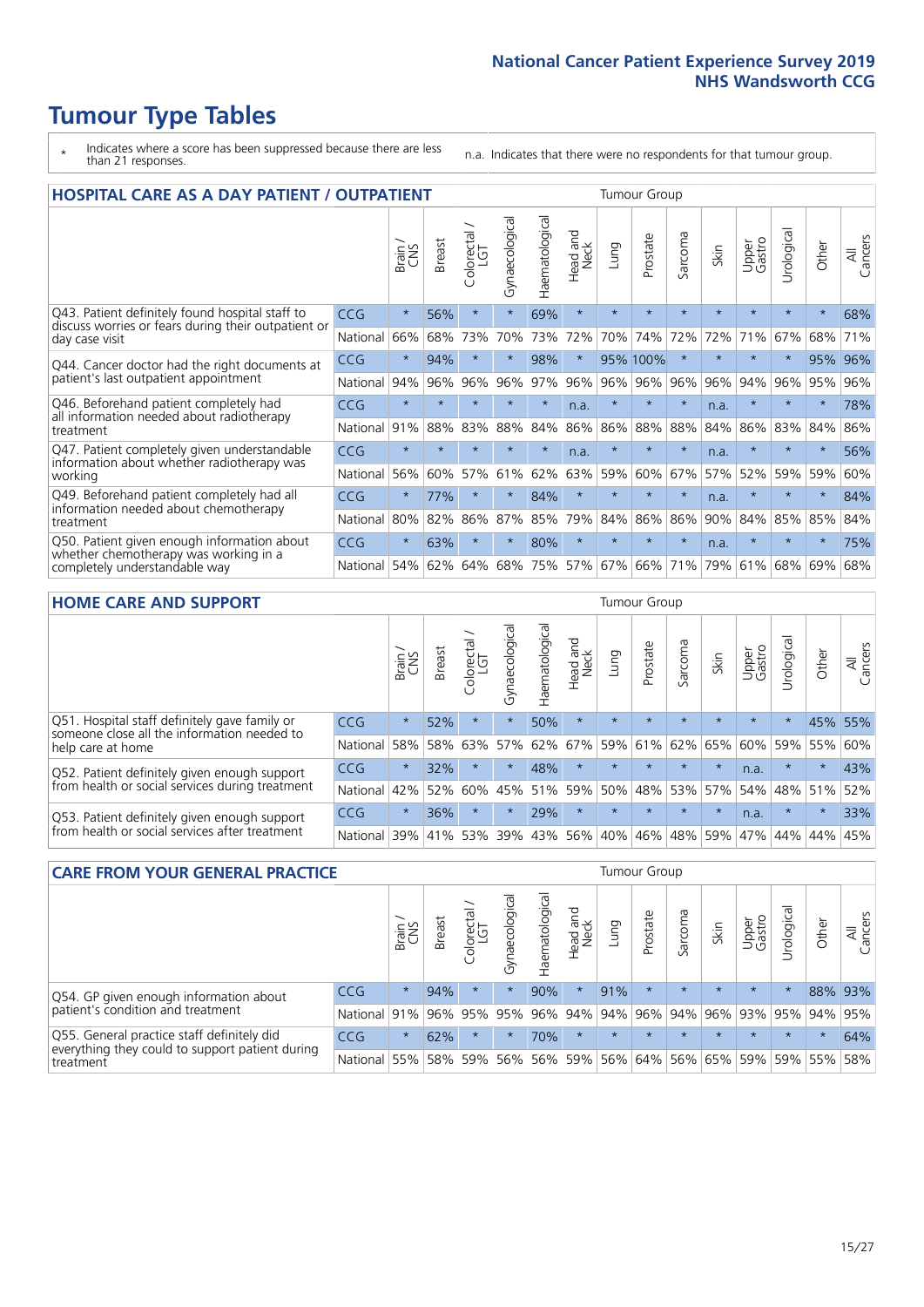# **Tumour Type Tables**

- \* Indicates where a score has been suppressed because there are less than 21 responses.
- n.a. Indicates that there were no respondents for that tumour group.

#### **YOUR OVERALL NHS CARE** THE TWO CONTROLLER THE THE THROUP CHANGE THE TUMOUR GROUP

|                                                                                                                  |            | Brain   | <b>Breast</b> | Colorectal | Gynaecological | Haematological | aad and<br>Neck<br>Head | Lung    | Prostate | Sarcoma | Skin    | Upper<br>Gastro | Urological | Other  | All<br>Cancers |
|------------------------------------------------------------------------------------------------------------------|------------|---------|---------------|------------|----------------|----------------|-------------------------|---------|----------|---------|---------|-----------------|------------|--------|----------------|
| Q56. Different people treating and caring for<br>patient always work well together to give best<br>possible care | <b>CCG</b> | $\star$ | 67%           | 71%        | $\star$        | 65%            | $\star$                 | 80%     | 86%      | $\star$ | $\star$ | $\star$         | 84%        | 57%    | 70%            |
|                                                                                                                  | National   | 60%     | 73%           | 73%        | 69%            | 75%            | 73%                     | 73%     | 75%      | 70%     | 79%     | 69%             | 74%        | 68%    | 73%            |
| Q57. Patient given a care plan                                                                                   | <b>CCG</b> | $\star$ | 36%           | $\star$    | $\star$        | 34%            | $\star$                 | $\star$ | $\star$  | $\star$ | $\star$ | $\star$         | $\star$    | $\ast$ | 37%            |
|                                                                                                                  | National   | 36%     | 41%           | 40%        | 34%            | 36%            | 39%                     | 36%     | 40%      | 34%     | 44%     | 36%             | 33%        | 31%    | 38%            |
| Q58. Overall the administration of care was good                                                                 | <b>CCG</b> | $\star$ | 92%           | 82%        |                | 88%            | $\star$                 | 96%     | 91%      | $\star$ | $\star$ |                 | 92%        | 83%    | 88%            |
| or very good                                                                                                     | National   | 85%     | 90%           | 88%        | 87%            | 91%            | 90%                     | 90%     | 88%      | 88%     | 90%     | 86%             | 85%        | 87%    | 89%            |
| Q59. Patient felt length of time for attending                                                                   | <b>CCG</b> | $\star$ | 57%           | 64%        | $\star$        | 59%            | $\star$                 | 79% 82% |          | $\star$ | $\star$ | $\star$         | 84%        | 72%    | 65%            |
| clinics and appointments for cancer was about<br>right                                                           | National   | 58%     | 68%           | 73%        | 66%            | 66%            | 71%                     | 71%     | 76%      | 68%     | 73%     | 66%             | 75%        | 64%    | 69%            |
| Q60. Someone discussed with patient whether                                                                      | CCG        | $\star$ | 48%           | 48%        |                | 37%            | $\star$                 | 39%     | $\star$  | $\star$ | $\star$ | $\star$         | 17%        | 35%    | 40%            |
| they would like to take part in cancer research                                                                  | National   | 42%     | 30%           | 32%        | 31%            | 33%            | 21%                     | 34%     | 31%      | 36%     | 20%     | 36%             | 21%        | 32%    | 30%            |
| Q61. Patient's average rating of care scored from                                                                | <b>CCG</b> | $\star$ | 8.7           | 8.5        | $\star$        | 8.5            | $\star$                 | 8.8     | 9.0      | $\star$ | $\star$ | $\star$         | 8.8        | 8.8    | 8.6            |
| very poor to very good                                                                                           | National   | 8.6     | 8.9           | 8.8        | 8.7            | 8.9            | 8.8                     | 8.8     | 8.8      | 8.8     | 8.9     | 8.7             | 8.7        | 8.7    | 8.8            |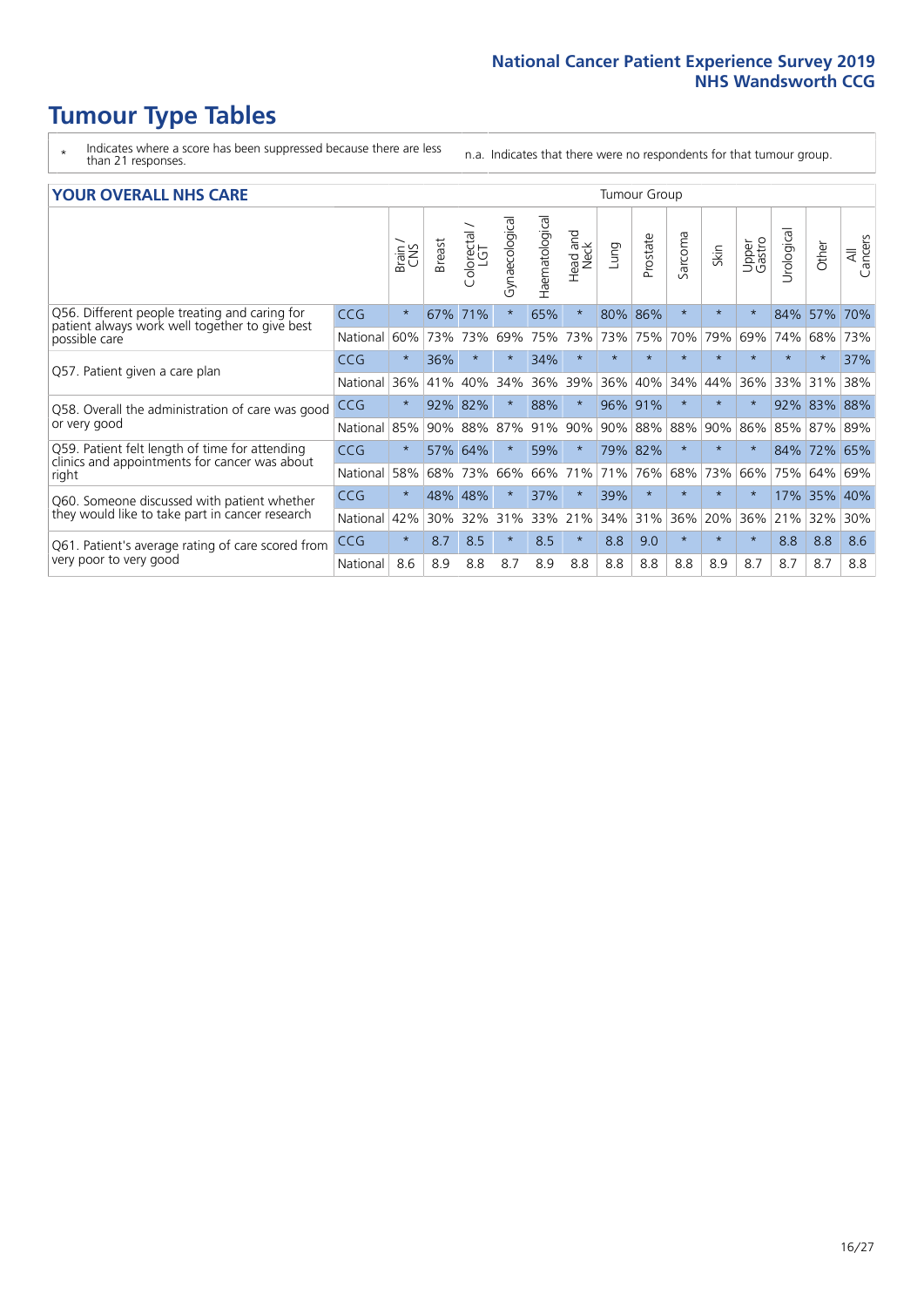### **Year on Year Charts**





#### **DIAGNOSTIC TESTS**





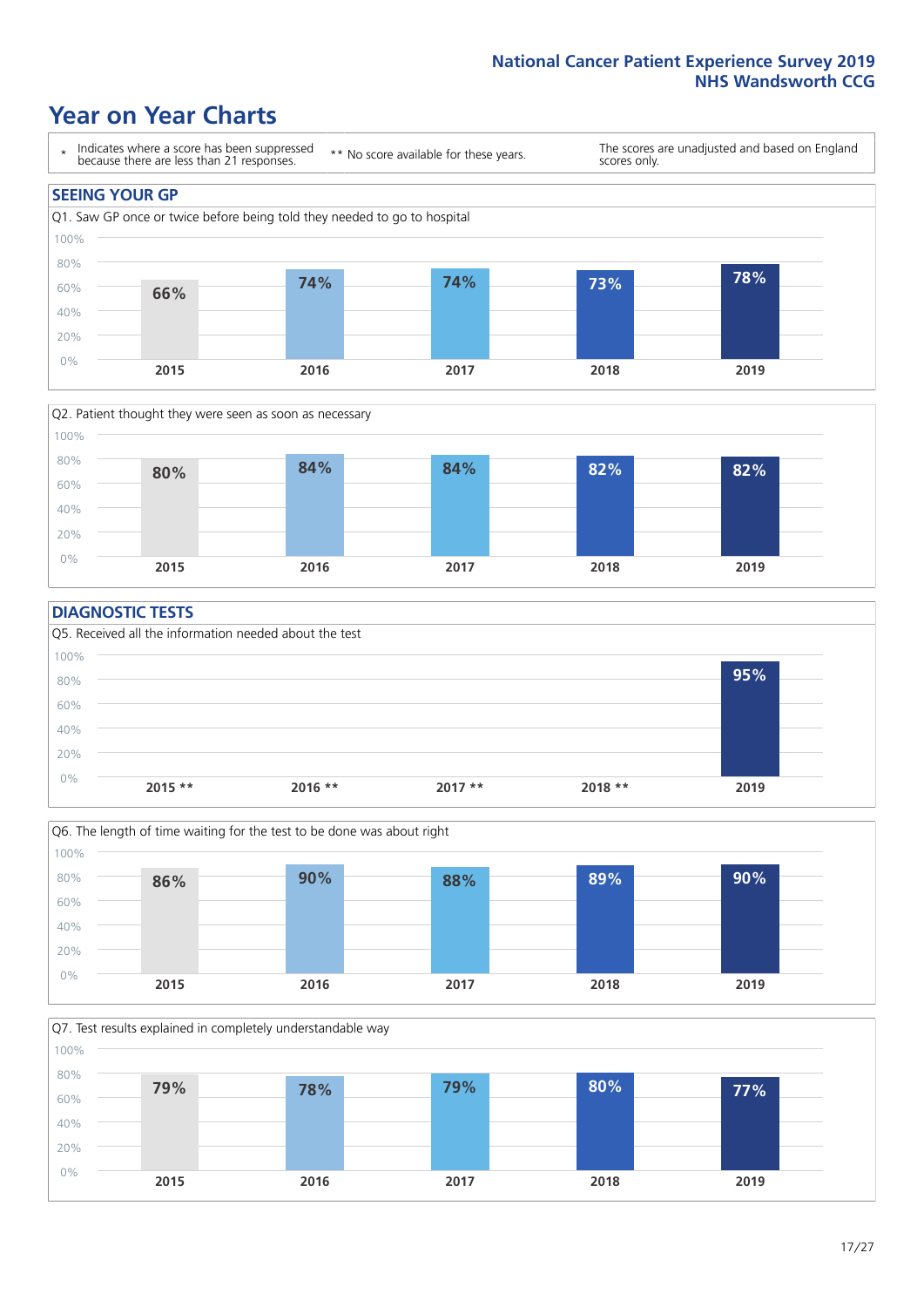### **Year on Year Charts**

\* Indicates where a score has been suppressed because there are less than 21 responses.

\*\* No score available for these years.

The scores are unadjusted and based on England scores only.

#### **FINDING OUT WHAT WAS WRONG WITH YOU** Q10. Patient told they could bring a family member or friend when first told they had cancer 0% 20% 40% 60% 80% 100% **2015 \*\* 2016 2017 2018 2019 76% 75% 72% 75%**







#### **DECIDING THE BEST TREATMENT FOR YOU** Q14. Patient felt that treatment options were completely explained 0% 20% 40% 60% 80% 100% **2015 2016 2017 2018 2019 81% 82% 86% 81% 82%**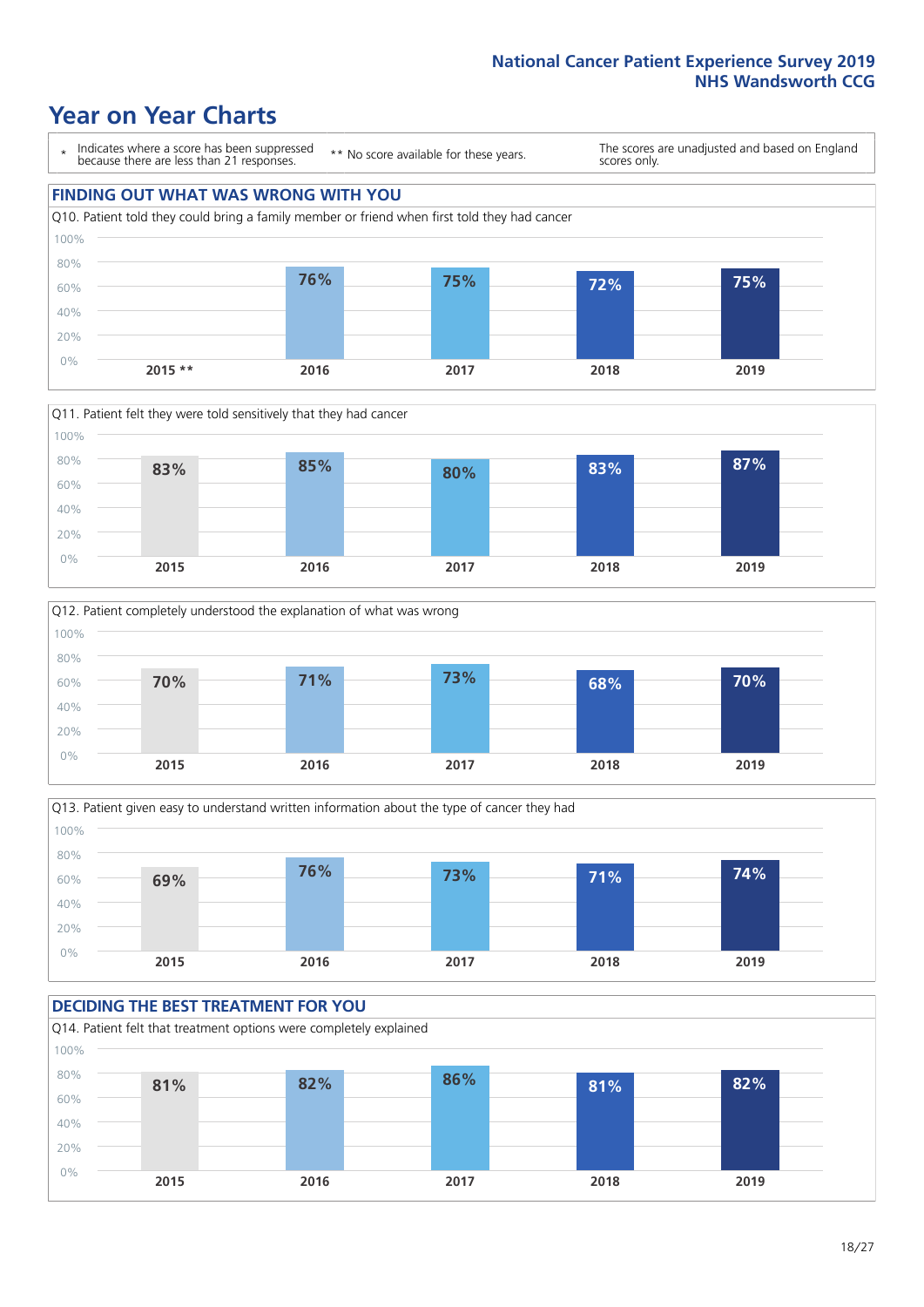### **Year on Year Charts**







Q18. Patient definitely involved as much as they wanted in decisions about care and treatment  $0%$ 20% 40% 60% 80% 100% **2015 \*\* 2016 \*\* 2017 \*\* 2018 \*\* 2019 80%**

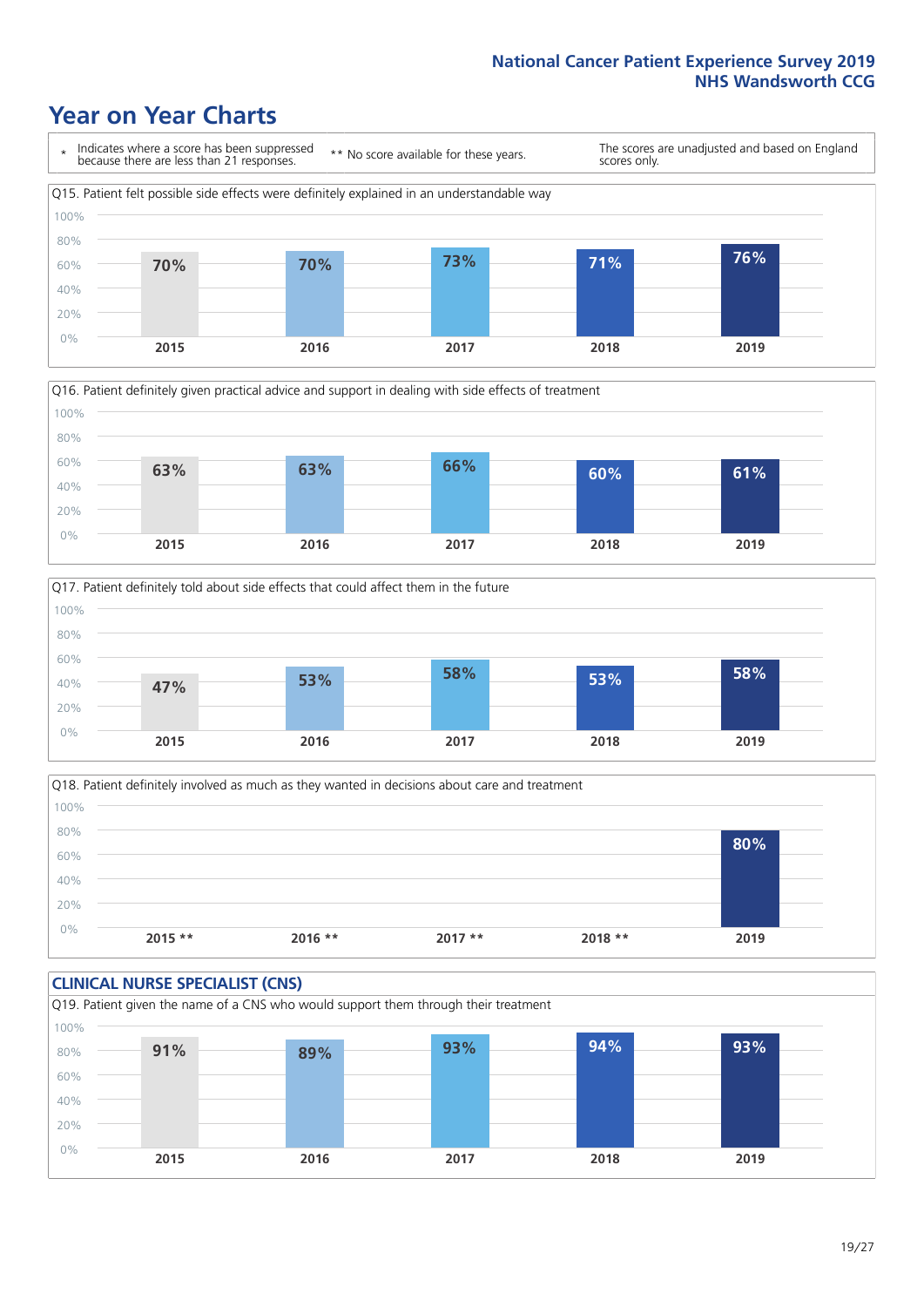### **Year on Year Charts**









Q24. Hospital staff gave information on getting financial help or possible benefits 0% 20% 40% 60% 80% 100% **2015 2016 2017 2018 2019 55% 53% 65% 61% 63%**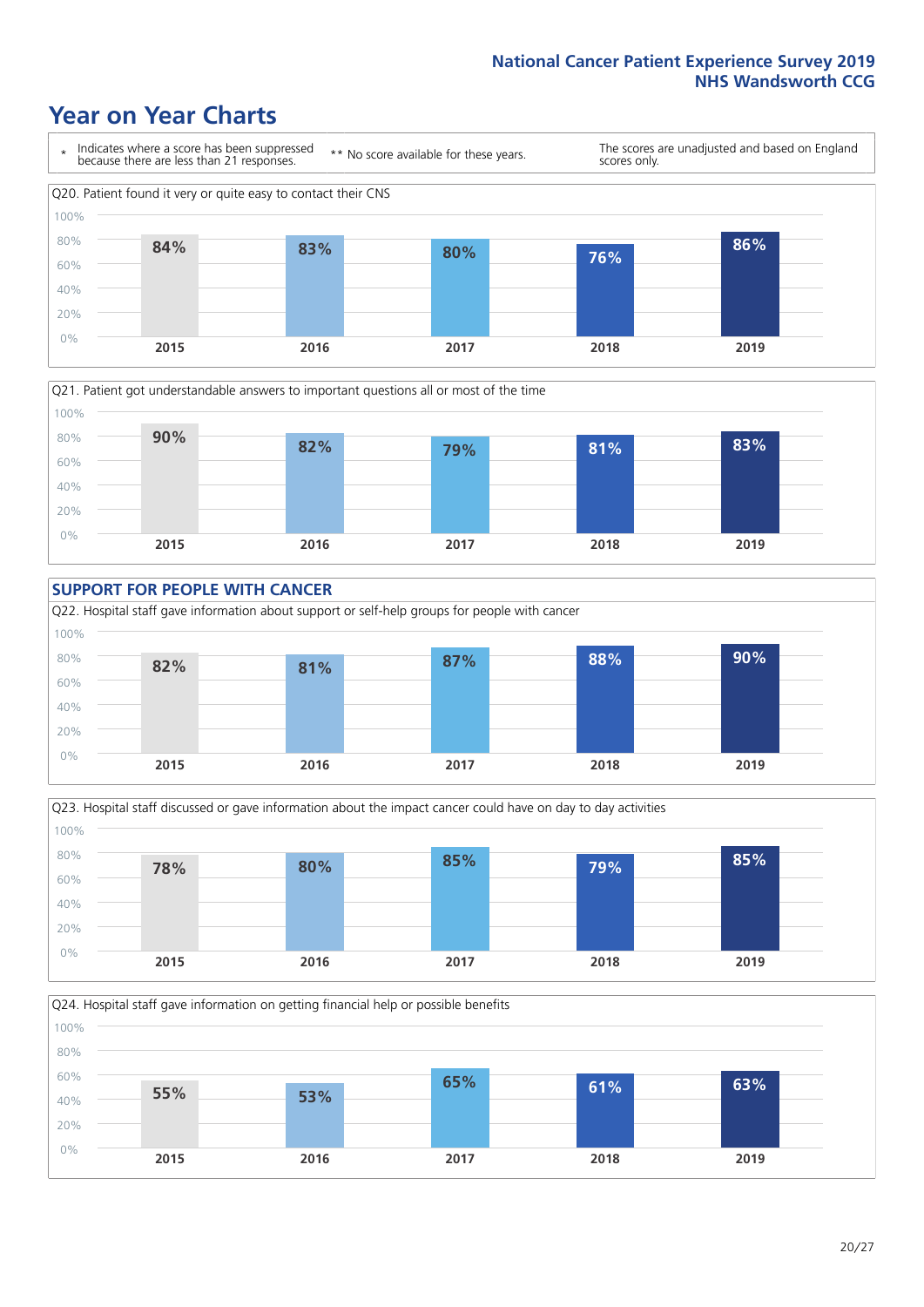### **Year on Year Charts**



#### **OPERATIONS**





#### **HOSPITAL CARE AS AN INPATIENT** Q30. Hospital staff didn't talk in front of patient as if patient wasn't there 0% 20% 40% 60% 80% 100% **2015 \*\* 2016 \*\* 2017 \*\* 2018 \*\* 2019 81%**

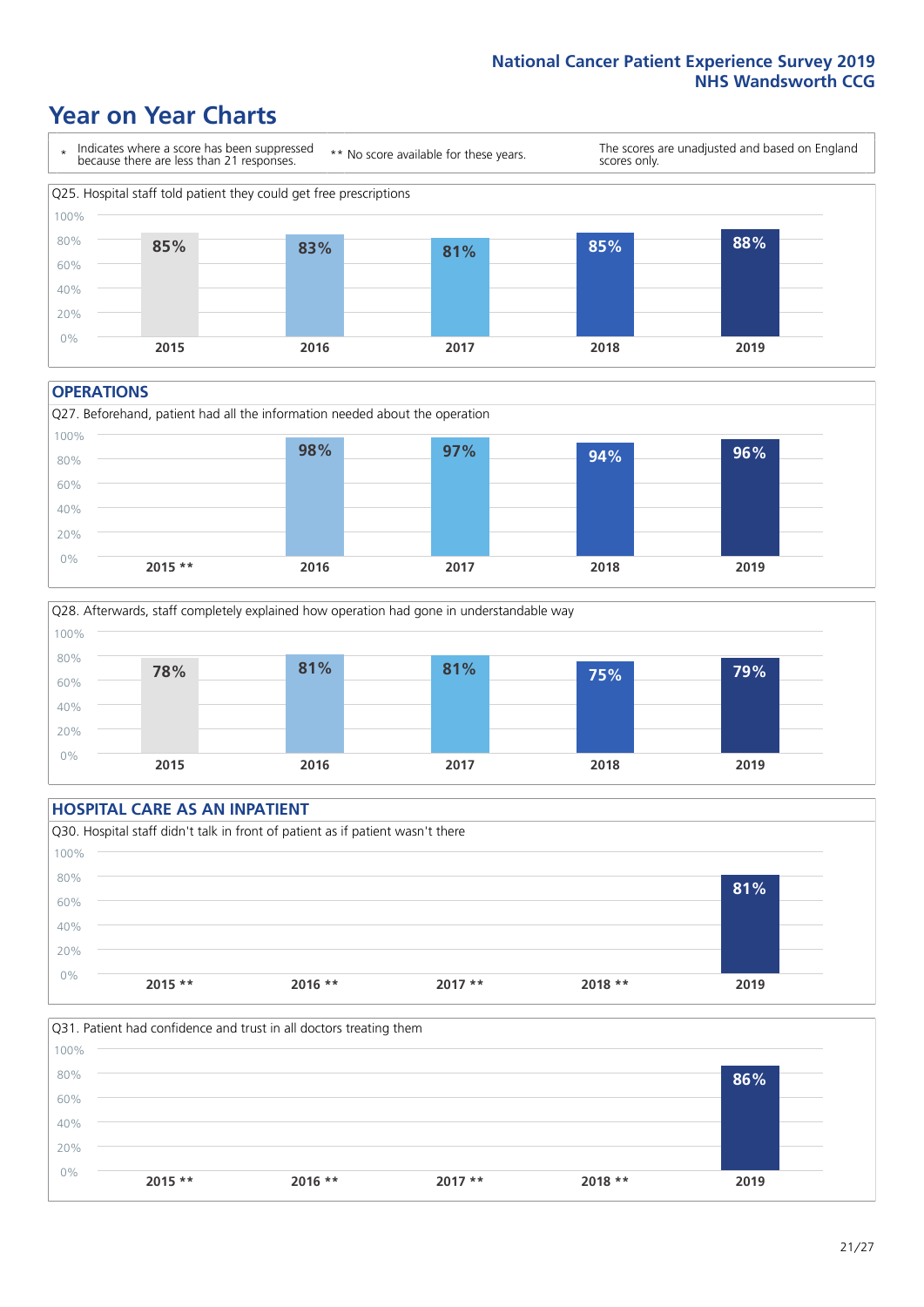### **Year on Year Charts**









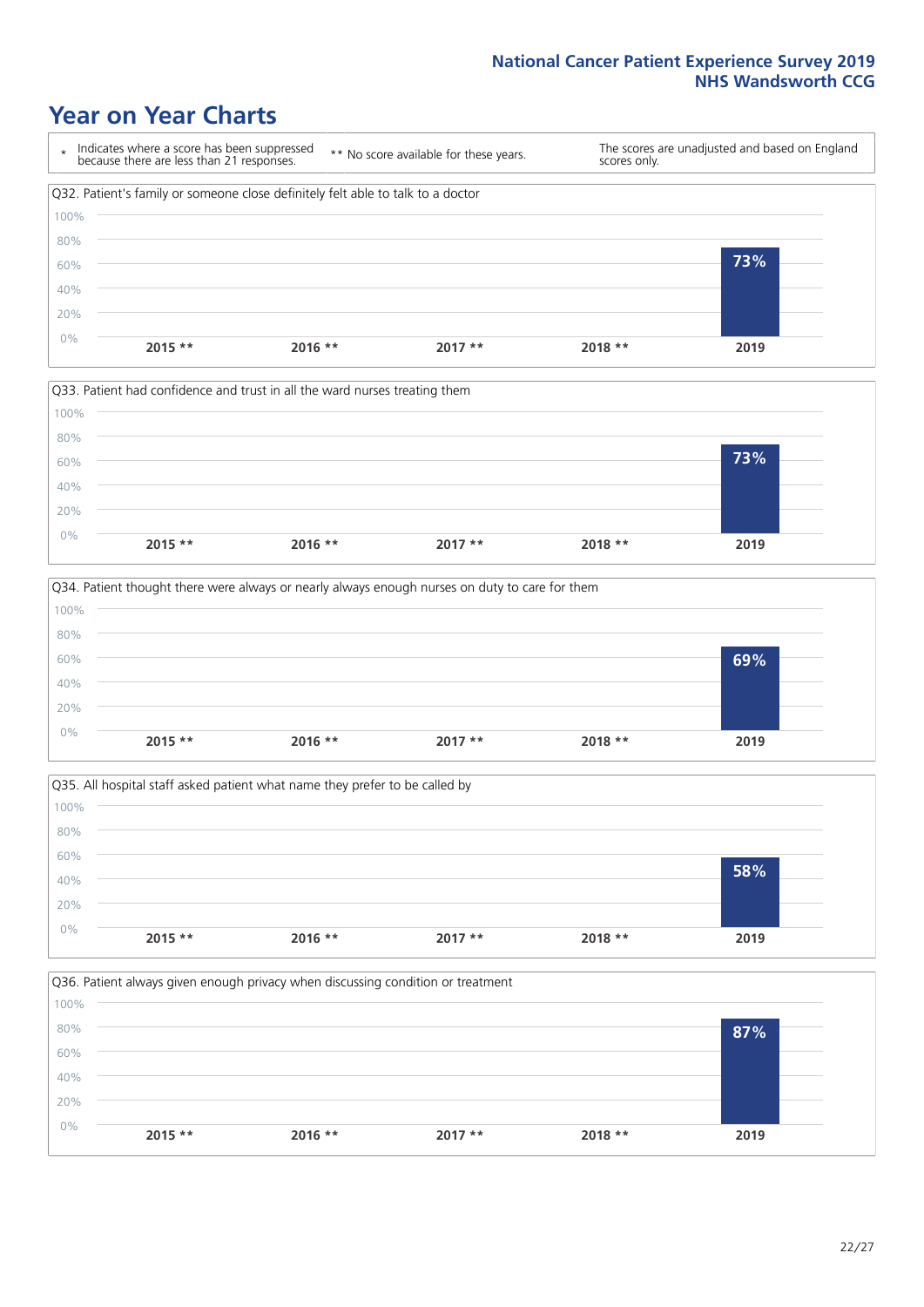### **Year on Year Charts**

\* Indicates where a score has been suppressed because there are less than 21 responses. \*\* No score available for these years. The scores are unadjusted and based on England scores only. Q37. Patient definitely found hospital staff to discuss worries or fears during their inpatient visit 0% 20% 40% 60% 80% 100% **2015 \*\* 2016 \*\* 2017 \*\* 2018 \*\* 2019 51%**







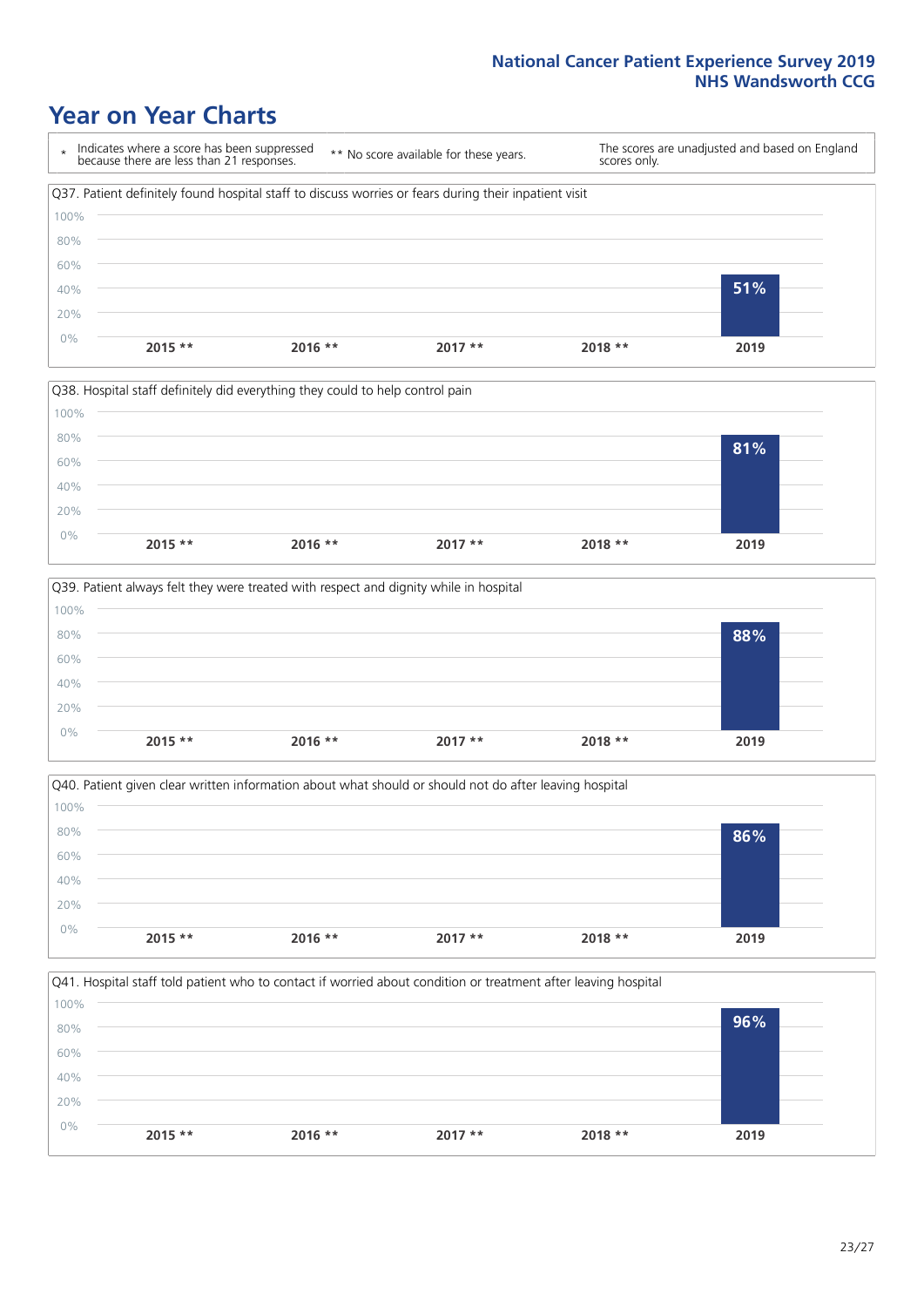### **Year on Year Charts**

\* Indicates where a score has been suppressed because there are less than 21 responses.

\*\* No score available for these years.

The scores are unadjusted and based on England scores only.

#### **HOSPITAL CARE AS A DAY PATIENT / OUTPATIENT**









Q49. Beforehand patient completely had all information needed about chemotherapy treatment 0% 20% 40% 60% 80% 100% **2015 2016 2017 2018 2019 83% 81% 87% 82% 84%**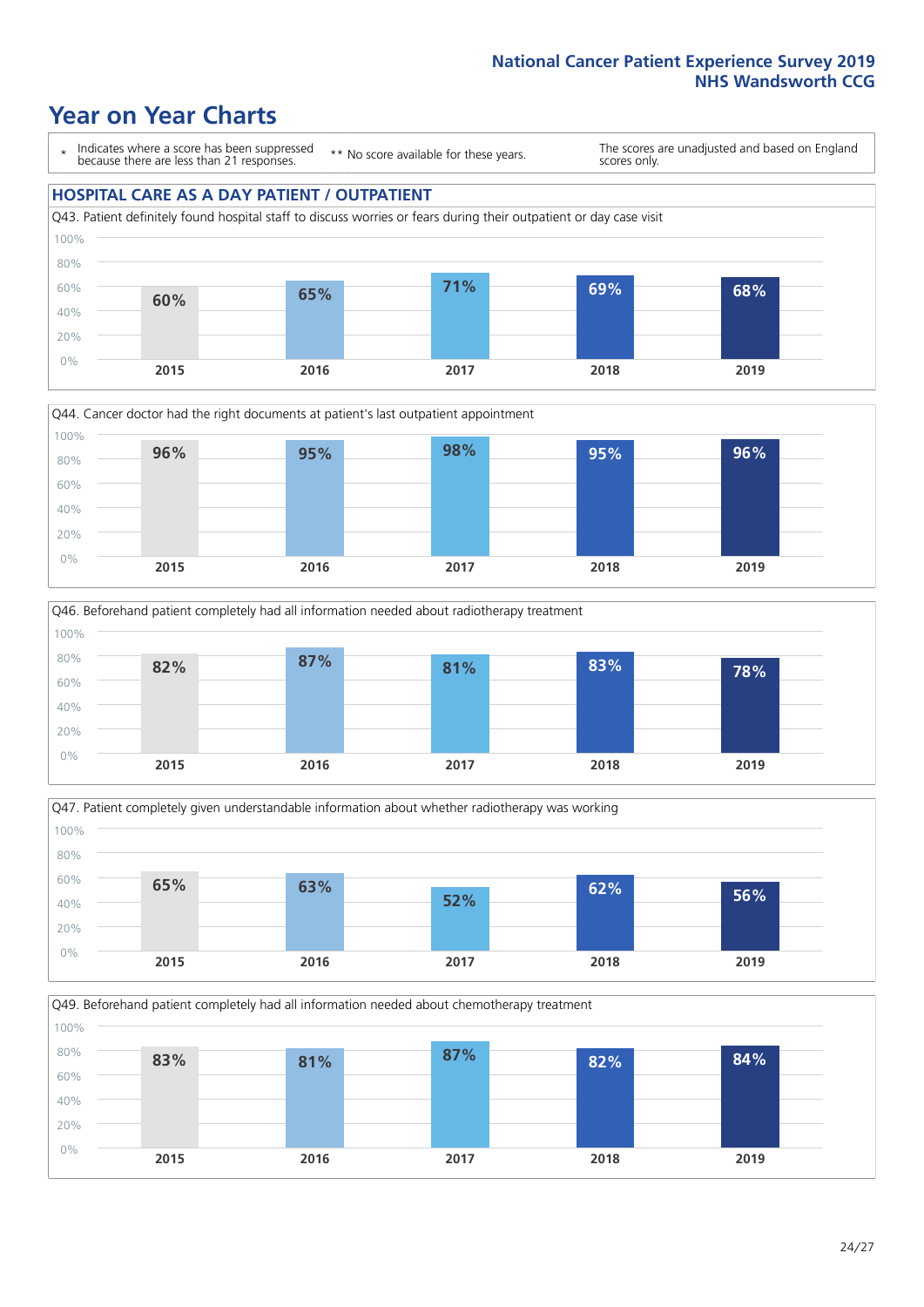### **Year on Year Charts**



#### **HOME CARE AND SUPPORT**







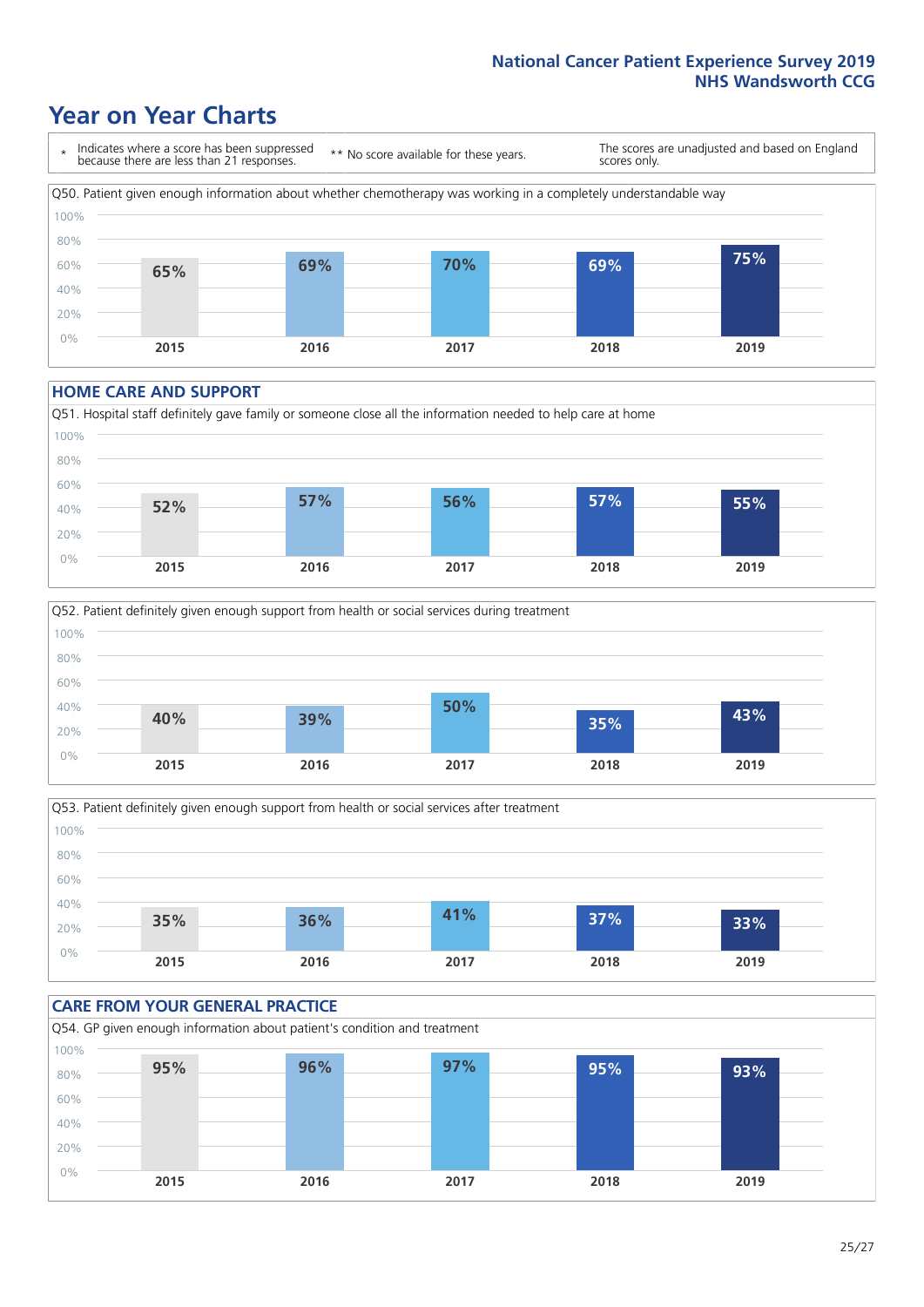### **Year on Year Charts**

\* Indicates where a score has been suppressed because there are less than 21 responses.

\*\* No score available for these years.

The scores are unadjusted and based on England scores only.



#### **YOUR OVERALL NHS CARE**







Q59. Patient felt length of time for attending clinics and appointments for cancer was about right